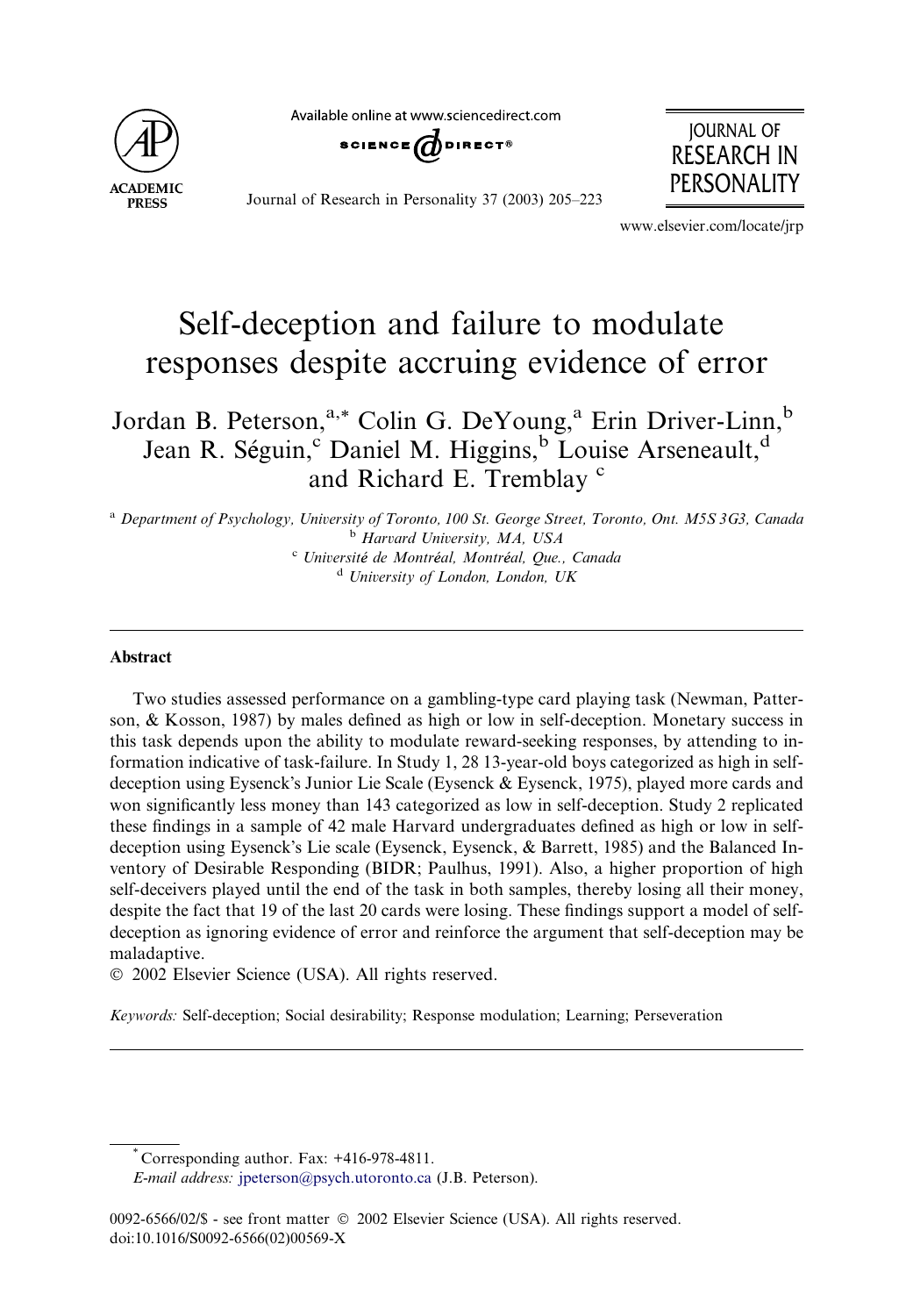## 1. Introduction

The construct of self-deception has a long history in psychology. The notion that the mind contains more information than is consciously realized was of central importance at the dawn of personality psychology, in the work of Janet, Freud, and Jung. The assertion that some of this information may be voluntarily hidden from consciousness has, from that time, been a closely linked corollary in personality theory. Despite a century of speculation and argument, however, the nature of the processes by which self-deception might take place is still subject to debate (for a review, see Mele, 1997). The last 15 years, furthermore, have seen an ongoing debate over whether self-deception is problematic and maladaptive, as traditional accounts have generally maintained (Colvin & Block, 1994), or whether it is beneficial, even necessary, for normal psychological functioning (Taylor & Brown, 1988). In what follows, we attempt to offer insight into these issues using a new model of self-deception (Peterson, 1999; Peterson, Driver-Linn, & DeYoung, 2002) and a behavioral measure of maladaptive perseveration.

Peterson (1999) and Peterson et al. (2002) have described self-deception as failure to utilize evidence indicating that current expectations or beliefs are in error. Human behavior is largely goal-directed, and unexpected or undesired disruption of progress toward a goal indicates an error or insufficiency in ones currently operative plans and beliefs and provokes an affective response (Carver & Scheier, 1982; Gray, 1982, 1987; Miller, Galanter, & Pribram, 1960; Oatley & Johnson-Laird, 1987; Panksepp, 1999; Peterson, 1999). Like Damasios (1994) ''somatic marker,'' this affective response serves initially to delimit and direct voluntary attention. When initial attention indicates that nothing additionally unpredictable or otherwise threatening is immediately likely to occur, evidence of error also elicits curiosity and exploration—cognitive, behavioral, or both (Blanchard & Blanchard, 1989; Dollard & Miller, 1950; Gray, 1982, 1987; Peterson, 1999). Exploration ideally transforms undifferentiated evidence of error into detailed, explicit, pragmatically useful information. Such information allows for recalibration of beliefs and transformation of plans and goals, so that the environment is once again rendered predictable and productive. Self-deception, in this model, consists of ignoring affectively-marked evidence of error, rather than exploring its implications. In consequence, self-deceivers cling rigidly to their current conceptions, and their behavioral and cognitive responses become increasingly maladaptive, as plans and beliefs are not questioned and adjusted to correspond more closely to the real situation.

Traditional models of self-deception, like Sackeim and Gur's (1978, 1979), require that self-deceivers must hold two contradictory beliefs, while remaining unaware that one of them is held. This capacity has been deemed paradoxical, or even impossible, on logical, philosophical, and psychological grounds (e.g., Mele, 1997). Alternative theories, therefore, presume that the central mechanism of self-deception is the ignoring of evidence conflicting with current beliefs (Greenwald, 1988; Mele, 1997). The major difficulty with such alternative models has been their assumption that the ignored evidence is a self-evident, objective feature of the situation in question. Sackeim and Gur (1978) argued convincingly that possession of conflicting ev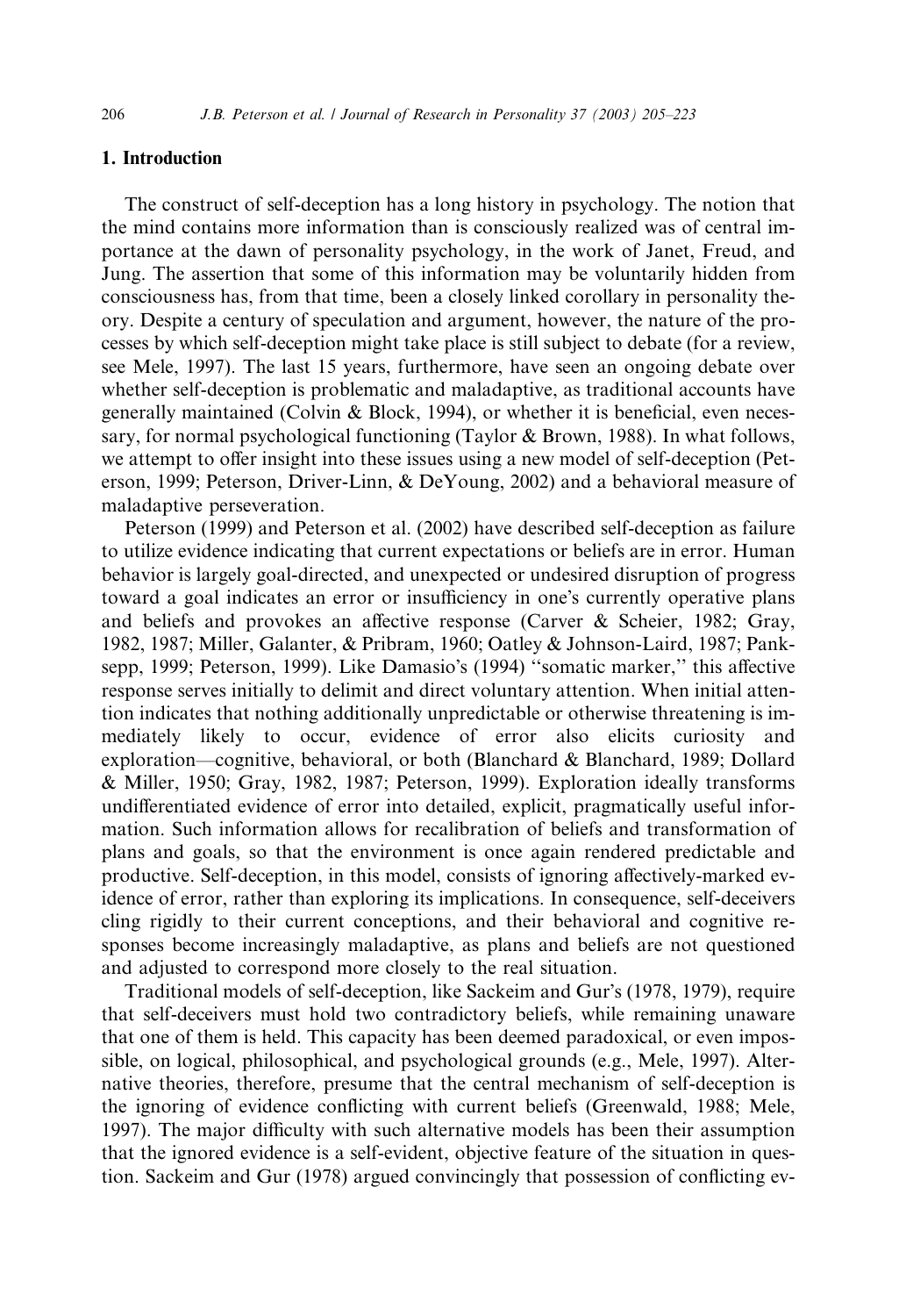idence, conceived as objective information, is insufficient to determine self-deception because a given individual may simply be ignorant of the significance of that information (due to lack of intelligence, background knowledge, prior experience, etc.). Our specification of the conflicting evidence as affectively-marked, and thus inherently subjective, addresses this criticism. It is not any objective feature of the situation that the self-deceiver ignores so much as his or her affective response to the situation—that twinge of emotion indicating that something is not as one would like it to be. Self-deception thus produces a mental state in which the self-deceiver continues to harbor, unquestioningly, plans and beliefs that have been indicated as problematic by his or her own affective responses.

Peterson et al. (2002) demonstrated that individuals scoring high on a commonly used measure of self-deception (Self-Deceptive Enhancement; Paulhus, 1991) identified an anomalous visual stimulus significantly more slowly than low-scoring individuals, despite apparently equal initial affective response to the anomaly. In the face of a situation that violated expectations, self-deceivers were slower to adjust, supporting the idea that self-deception entails failure to utilize evidence of error. In that paradigm, however, participants were simply asked to identify stimuli, and there was no emphasis on performance; nor were there any consequences for taking longer to make correct identifications. The current studies, therefore, employed Newman's Card Playing Task (Newman et al., 1987), to examine a situation in which self-deception might be more obviously maladaptive, and to test the hypothesis that self-deceptive individuals would respond less readily to indications that their current strategy of action was not producing the desired outcome.

The Card Playing Task is a gambling task, employing principles of classical learning theory to test sensitivity to extinction. Participants are told, prior to beginning the task, that they may keep all the money they make in the task, and that they may stop playing at any time. Participants are rewarded (given money) on an almost continuous basis at the beginning of the task. As the task continues, however, the contingencies gradually switch. Toward the end of the task, participants are being punished (losing money) almost continuously. To perform well on the task requires "response modulation" (Newman & Lorenz, 2001), which has been described by Patterson and Newman (1993) as ''temporary suspension of a dominant response set and a brief concurrent shift of attention from the organization and implementation of goal-directed responding to its evaluation'' (p. 717). Poor performance on the task results from a failure of response modulation, leading to perseveration—continuing to play when the ratio of wins to losses is clearly no longer positive (Newman et al., 1987).

Self-deception, in our model, bears an obvious relation to failure of response modulation. Newman and Lorenz (2001) note that ''given a deficit in response modulation, individuals are less likely to suspend approach behavior (i.e., pause), evaluate their response strategies (i.e., reflect), and learn from corrective feedback.'' Self-deceivers similarly fail to reflect on evidence that should prompt them to explore potential errors in their plans and beliefs. This is not to say that failure of response modulation is identical to self-deception—other processes than self-deception could certainly lead to failure of response modulation—but the similarities between the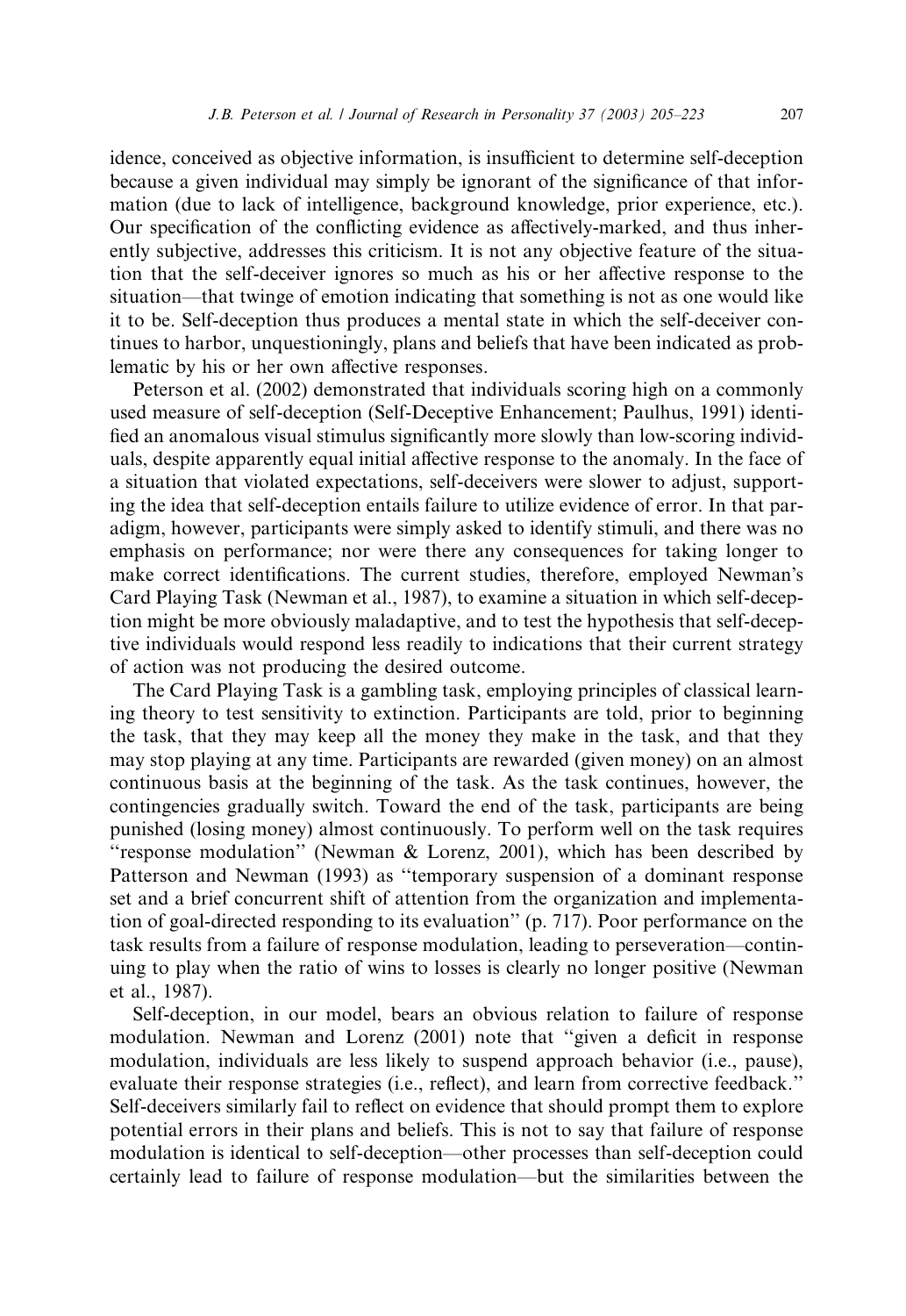two constructs suggest that self-deceivers are likely to fail to modulate their responses.

We predicted, therefore, that individuals high in self-deception (High-SDs) would be likely not to modify their game strategy in the Card Playing Task in response to feedback indicating increasing loss—in other words, that they would show greater perseveration than individuals low in self-deception (Low-SDs). We hypothesized that High-SDs would play more cards and earn less money than Low-SDs.<sup>1</sup> We further hypothesized that a greater proportion of High-SDs would lose all their money by playing their cards right to the end, despite the fact that 19 out of the last 20 cards were losing. Such behavior would support the assertion that self-deceivers are likely to persist in their plans and beliefs even when it is clearly to their own detriment.

## 1.1. Questionnaire measures of self-deception

In order to assess the level of self-deception of our participants we used two instruments, both of which fall under the broad heading of measures of socially desirable responding: the Balanced Inventory of Desirable Responding (BIDR), which consists of three subscales, Self-Deceptive Enhancement, Impression Management, and Self-Deceptive Denial (Paulhus, 1991; Paulhus, 1999) and Eysenck's Lie scale (standard and ''Junior'' versions; Eysenck et al., 1985; Eysenck & Eysenck, 1975). The BIDR was developed out of the earlier Self-Deception and Other-Deception Scales (Paulhus, 1984; Sackeim & Gur, 1979). The Self-Deceptive Enhancement and Denial scales were designed to assess self-deceptive tendencies, while the Impression Management scale was intended to assess the tendency to fake good—that is, consciously to exaggerate one's good qualities and play down one's bad qualities. The Lie scale contains items very similar to those included in Impression Management and was designed for the same purpose.

Despite the fact that the latter two scales were designed to control for consciously biased responses on personality questionnaires, evidence has accumulated that such scales do not adequately serve this purpose. Multiple researchers have demonstrated that controlling for socially desirable responding tends to decrease, rather than increase, the correlation between self-reports and other-ratings on personality questionnaires (Borkenau & Amelang, 1985; McCrae & Costa, 1983; Piedmont, McCrae, Riemann, & Angleitner, 2000). Similarly, controlling for socially desirable responding has not been found to improve criterion-related validities of personality predictors of job performance (Hough, Eaton, Dunnette, Kamp, & McCloy, 1990; Ones, Viswesvaran, & Reiss, 1996). Remarkably, Eysenck and Eysenck (1975) argued that their own Lie scale probably did not, in fact, typically measure lying,

Despite the fact that cards played and winnings are negatively correlated over the entire task, their relation is not linear, as winnings increase in the first third of the task, level out for the next third, and drop for the final third. Thus, both cards played and winnings must be examined to identify maladaptive perseveration. Even when cards played and winnings are highly correlated in an actual sample (as is especially true in our second study) because few or no participants dropped out in the early third of the task, the curvilinear relation of the two measures makes it statistically incorrect to combine them.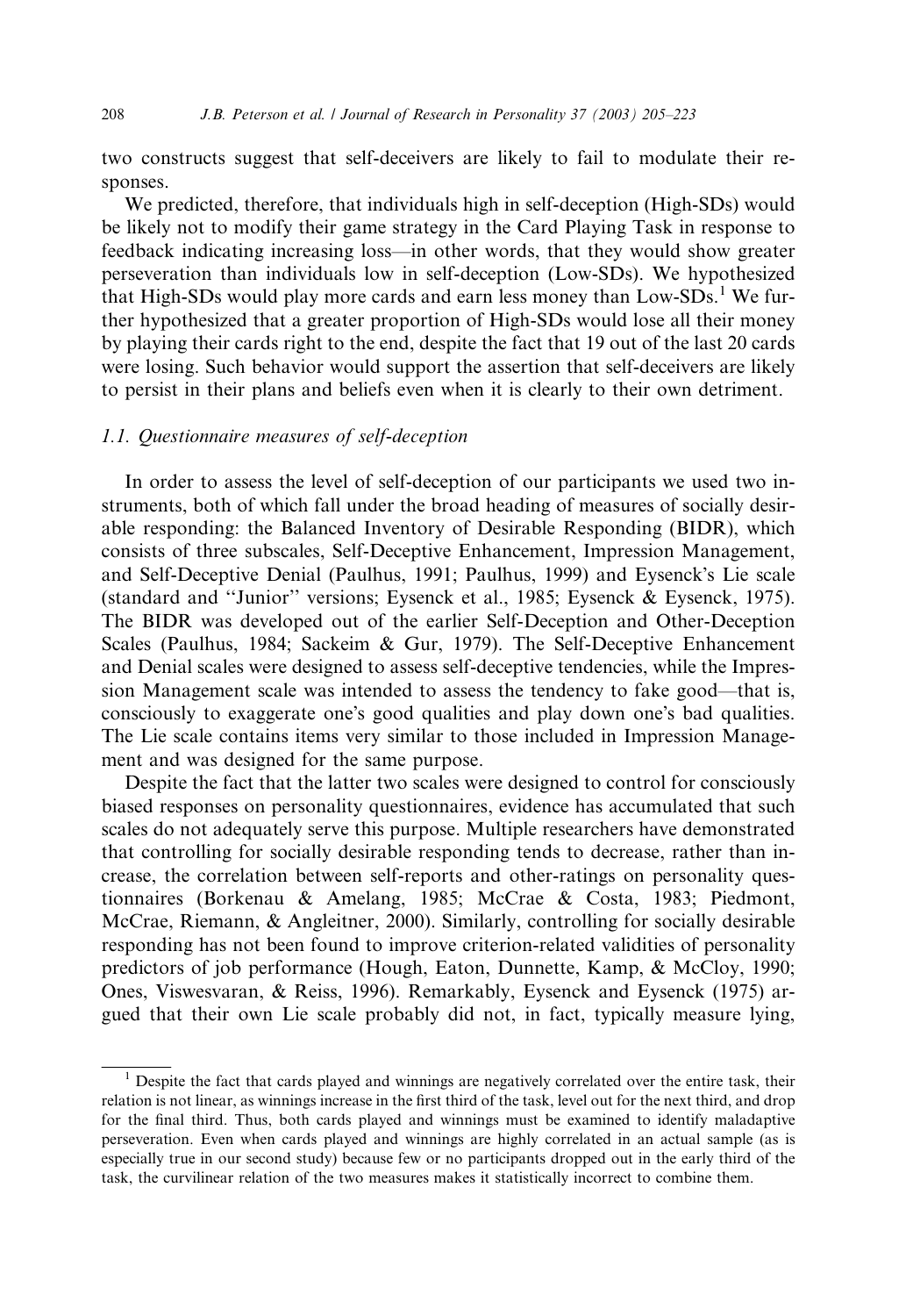but rather some stable dimension of personality, the nature of which was not clear to them. The Lie scale has since been used to assess ''repression'' (e.g., Kline, Schwartz, Allen, & Dikman, 1998), a construct derived from the Freudian tradition, which is directly analogous to self-deception, as it involves hiding unpleasant information from conscious awareness. Our model assumes that any evidence that one's beliefs or plans are in error may be unpleasant enough to motivate self-deception in some individuals.

One of the most recent developments in understanding measures of socially desirable responding and self-deception stems from factor analyses that have identified two distinct types of content subsumed by the various scales (Paulhus & John, 1998; Raskin, Novacek, & Hogan, 1991). One is characterized by overconfidence—claims of heightened ability, especially social and intellectual (e.g., ''I am a completely rational person,'' Self-Deceptive Enhancement); the other is characterized by claims of heightened conformity with societal moral norms and by the denial of deviant impulses (e.g., ''I never read sexy books or magazines,'' Impression Management). These factors have been labeled ''egoistic bias'' and ''moralistic bias,'' respectively, (Paulhus & John, 1998) and they appear to constitute a more viable classification system for measures of socially desirable responding than the distinction between whether a scale measures self-deception or conscious lying. According to Paulhus and John (1998), both factors may indicate self-deceptive tendencies; one can be egoistically self-deceptive or moralistically self-deceptive. Both are consistent with the notion of self-deception as ignoring evidence of error: Self-deceivers are likely to ignore evidence that their abilities are not as impressive as they had believed or that their moral standards are not as perfect as they had believed.

Of the four scales employed in the current studies, Self-Deceptive Enhancement loads on the egoistic factor, and the other three load on the moralistic factor (Paulhus, 1999; Paulhus & John, 1998). While Self-Deceptive Enhancement is the best validated and most commonly used questionnaire measure of self-deception (e.g., Fossum & Barrett, 2000; Johnson, Vincent, & Ross, 1997; Paulhus, 1991), it is of interest to examine scales that load on the moralistic factor, as well, to determine whether different types of self-deception scales have similar behavioral correlates.

## 2. Study 1

## 2.1. Method

Participants in this study were part of an ongoing longitudinal study of the etiology and correlates of aggressive and/or anxious behavior in boys (Nagin & Tremblay, 2001; Tremblay, Pihl, Vitaro, & Dobkin, 1994). All 6-year old French-speaking Caucasian boys attending kindergarten ( $N = 1037$ ) in the 53 lowest socioeconomic status schools of the Catholic School Commission of Montreal were identified and selected for an initial wave of school-based longitudinal assessments. At age 13, a subset of these boys were selected for a laboratory study, for reasons not related to the present analysis; physical aggression and negative affectivity scores on teacher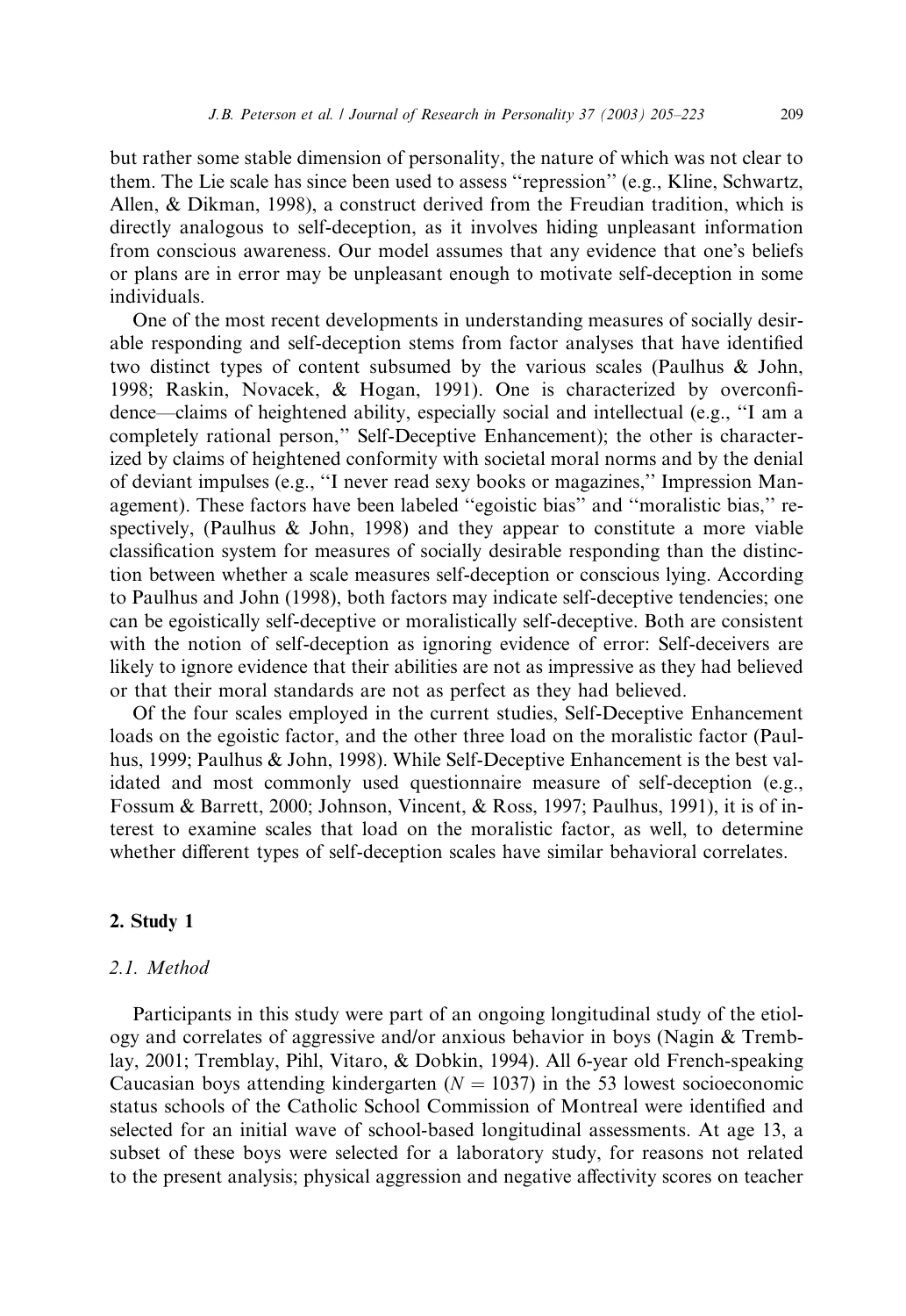rating scales at ages 6, 10, 11, and 12, were used to select equal numbers of stably aggressive, unstably aggressive, and non-aggressive boys, excluding any who scored between the 50th and 70th percentile on negative affectivity, to enhance detection of potential interactions between physical aggression and negative affect (Seguin, Arseneault, Boulerice, Harden, & Tremblay, 2002; Seguin, Pihl, Harden, Tremblay, & Boulerice, 1995). This subset of thirteen-year-old boys ( $N = 197$ ) participated in laboratory studies and were administered the Junior Eysenck Personality Questionnaire at that time (JEPQ; Eysenck & Eysenck, 1975).

The JEPQ contains 97 items, each answered ''yes'' or ''no,'' broken down into four subscales: Neuroticism, Extraversion, Psychoticism, and Lie. The Junior Lie scale contains items similar in content to the standard Lie scale, but worded to apply to children or adolescents. The following year, at age 14, 171 of these boys also completed a short version of the Junior Lie scale. To increase reliability, we based our categorization of High and Low self-deceivers on both sets of Lie scale scores. (The BIDR, which is not appropriate for this age group, was not administered.)

From the sample of 171 boys, we selected as High-SDs those individuals who scored in the upper quartile on the Lie scale at age 13, but excluded any of these whose scores on the short form Lie scale at age 14 crossed to the lower side of the median. An extreme-groups approach was used because only extreme high scores on measures of self-deception seem likely to be associated with maladaptive behavior. This is implied by the finding, reviewed above, of the two content factors in the questionnaires: Some degree of "egoism" or confidence in one's abilities is presumably harmless or even beneficial; only overconfidence should be considered problematic and probably self-deceptive. Similarly, some degree of ''moralism'' or conformity may be a natural component of socialization and only in the extreme does it seem likely to be problematic. We therefore compared our High-SD group to the rest of the sample, whom we assumed to be in the non-self-deceptive range and designated as the Low-SD group. (This approach is consistent with the methodology of research on repression, in which scores on the Lie scale and similar measures are typically cut at the top third or quarter to identify repressors; Kline et al., 1998.) Because of the degree of arbitrariness inherent in determining cutoff scores, which precludes us from being certain that there are no High-SDs who fall in the group designated as Low-SD, we also performed the analyses comparing High-SDs to Extreme Low-SDs, applying the same criteria described above for High-SDs to the lower end of the scales. Our cutoffs produced 28 High-SDs and 143 Low-SDs (of whom 30 were Extreme Low-SDs).

All participants had completed the Card Playing Task, among other questionnaires and tasks, at age 13. It is a computerized task in which participants are presented with a depiction of a deck of cards, with a question mark on the back, and two buttons, one of which turns over the next card and one of which quits the game. Money is won or lost depending upon the value of the card turned over. Participants were told beforehand that face cards were winners and all other cards were losers, that the deck was not a normal 52-card deck, that they could quit whenever they wished, and that they could keep their winnings. The deck consisted of one hundred cards. With each successive block of ten cards, the ratio of wins to losses decreased.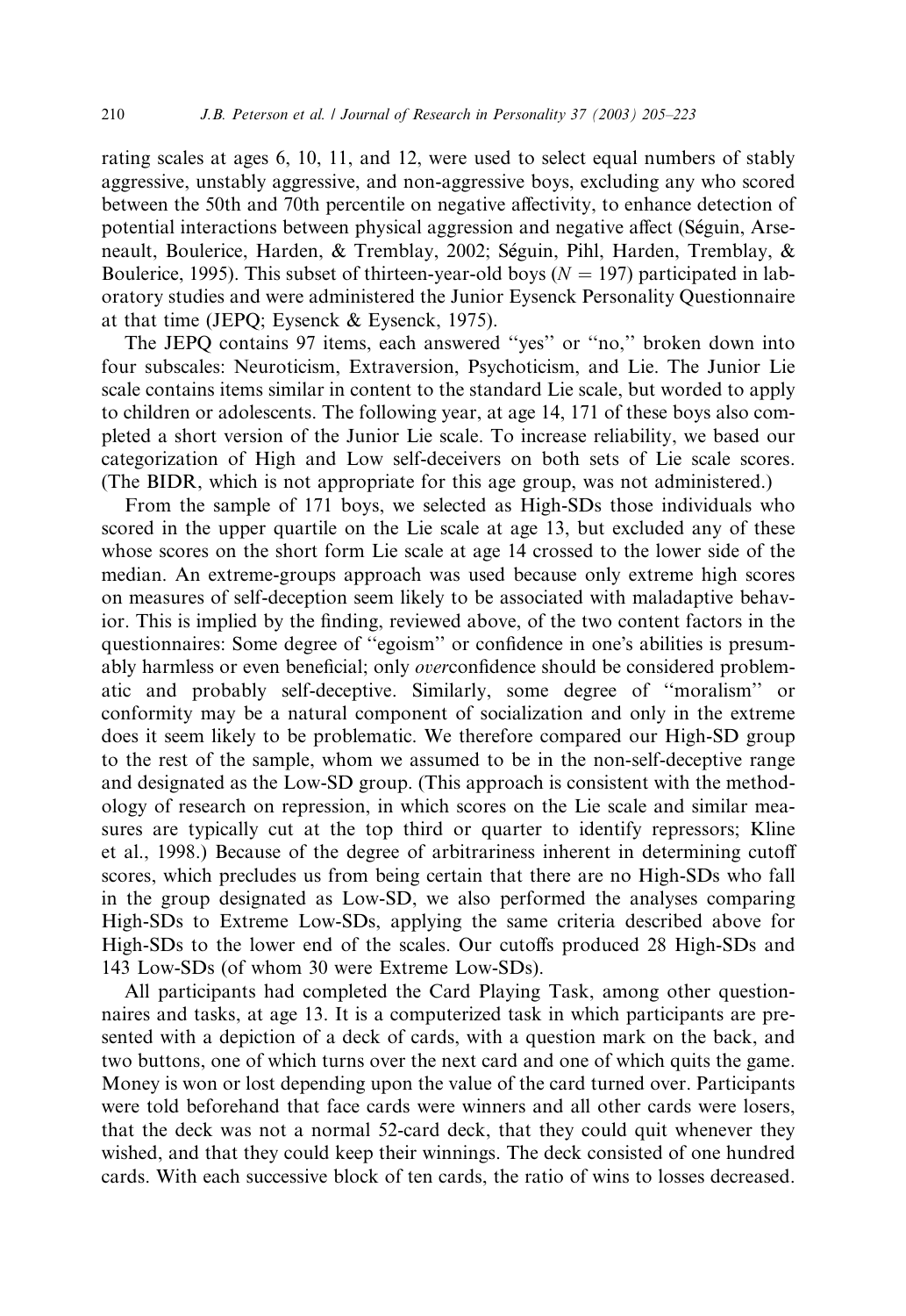Within the first block, 9 out of the 10 cards were winning. In the second block, the win ratio was 8/10, in the third, 7/10, and so on. Thus, the probability of wins decreased linearly over the task. Maximum winnings (\$1.55) were gained if a participant chose to stop about half way through the 100 cards. The boys were given 50 cents to start with and won or lost 5 cents on every card.

Because Séguin et al. (2002) found that physical aggression predicted performance on the Card Playing Task in this sample,<sup>2</sup> we controlled for physical aggression in our analyses by using it as a covariate in ANOVA, to determine whether self-deception would predict performance over and above aggression. The physical aggression scale consisted of three items: "Fights with other children"; "Kicks, bites, hits other children''; and ''Bullies other children.'' This scale has been found to be highly reliable ( $\alpha = .86$ ; test–retest reliability after two months = .83) and convergent validity has been demonstrated by correlations with peer-rated aggression (Tremblay et al., 1991). A single physical aggression score was calculated by averaging standardized scores from each of the four assessments between ages 6 and 12.

## 2.2. Results and discussion

Correlations between all JEPQ scales, physical aggression, and winnings and total cards played in the Card Playing Task are presented in Table 1, demonstrating that no significant relation appears between the Lie scales and performance on the task when the data are treated continuously.

Table 2 shows the results of the ANOVAs. High-SDs earned significantly less money than Low-SDs. They also played more cards than Low-SDs. The effect sizes were even larger when High-SDs were compared to Extreme Low-SDs. These results are over and above the contribution of physical aggression, which, as expected, was a significant predictor, or approached significance, as a covariate in the  $ANOVAs.<sup>3</sup>$ Furthermore, a greater proportion of High-SDs played all the way to the end of the task, thereby losing all their money (Table 3). This is a particularly notable failure, as 19 out of the last 20 cards are losing. The increase in effect size found when using the Extreme Low-SD group suggests that some individuals genuinely high in self-deception fall outside the cutoffs for the High-SD group, thereby weakening the effect when the High-SD group is compared to the rest of the sample.

We have argued that self-deceptive individuals may perform worse on the Card Playing Task because they are likely to ignore evidence of error. An alternative hypothesis would be that High-SDs are simply less sensitive to negative affect than Low-SDs, meaning that they might experience losing money in the Card Playing

<sup>&</sup>lt;sup>2</sup> Portions of the age-13 data reported here have previously been reported by Séguin et al. (2002), who found that aggression was associated with increased perseveration on the Card Playing Task. In addition to aggression scores, Seguin et al. (2002) reported the JEPQ scores for Extraversion, Neuroticism, and Psychoticism, which we utilized in the current study, but they did not present any data on the Lie scale. <sup>3</sup> Physical aggression was a significant predictor of performance in the total sample (Winnings:

 $F = 10.59$ ,  $p < .01$ ; Cards Played:  $F = 7.82$ ,  $p < .01$ ), and approached significance in the comparison of extreme self-deception groups (Winnings:  $F = 3.71$ ,  $p < .06$ ; Cards Played:  $F = 2.80$ ,  $p = .10$ ).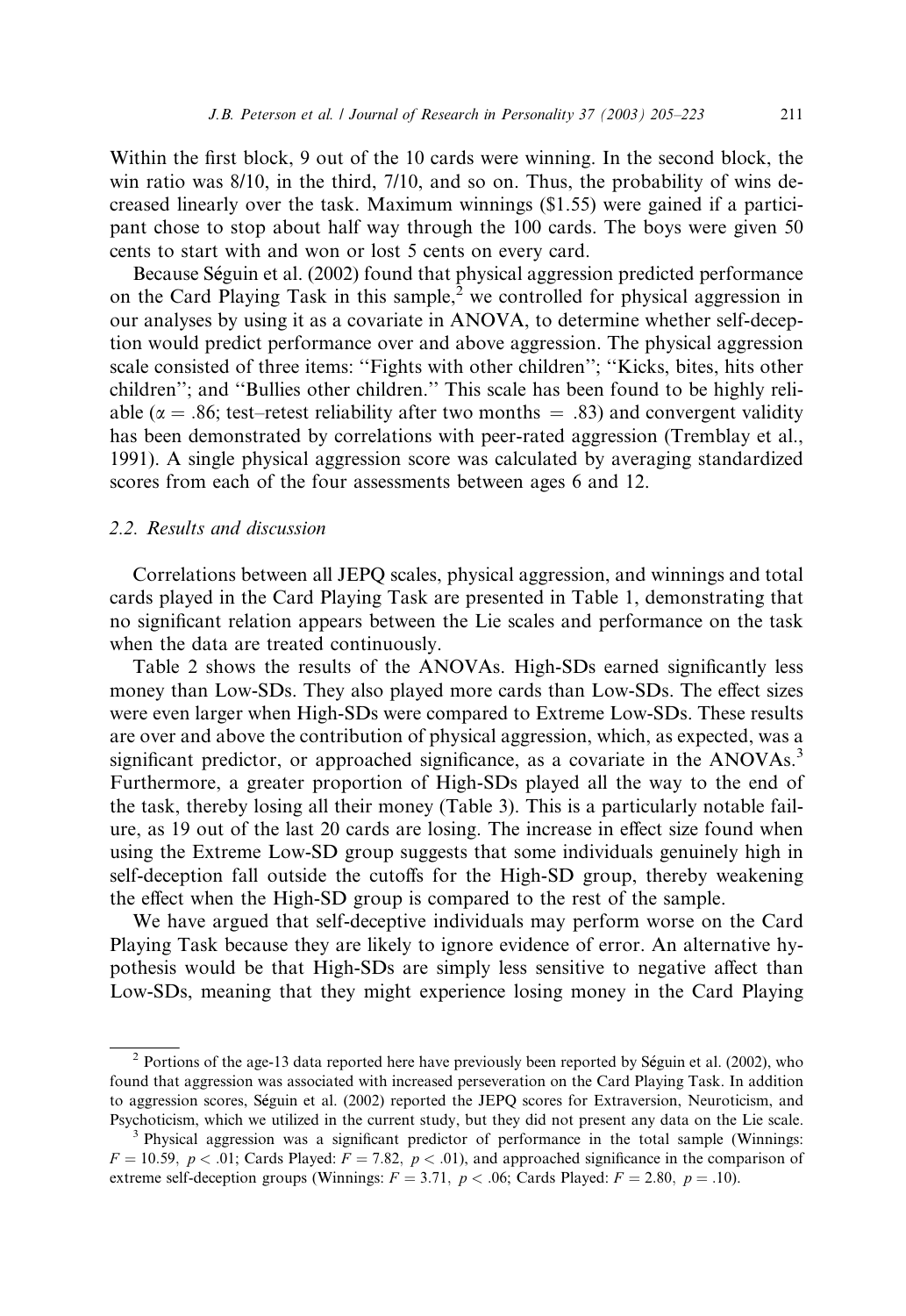|                                             |          |         | 3       | $\overline{4}$ |        | 6        |          |  |
|---------------------------------------------|----------|---------|---------|----------------|--------|----------|----------|--|
| 1. JEPQ Extraversion<br>2. JEPQ Neuroticism | $-.04$   |         |         |                |        |          |          |  |
| 3. JEPQ Psychoticism                        | $-.04$   | $.32**$ |         |                |        |          |          |  |
| 4. JEPQ Lie (full)                          | $-.05$   | $-.09$  | $-.16*$ |                |        |          |          |  |
| 5. JEPQ Lie (short)                         | $-.27**$ | $-.12$  | $-.12$  | .50            |        |          |          |  |
| 6. Physical aggression                      | $-.05$   | .11     | $.29**$ | $-.09$         | $-.01$ |          |          |  |
| 7. Cards played                             | $-.07$   | .03     | .03     | .11            | .06    | $.19*$   |          |  |
| 8. Winnings                                 | .07      | $-.06$  | .01     | $-.11$         | $-.10$ | $-.23**$ | $-.88**$ |  |
|                                             |          |         |         |                |        |          |          |  |

|  | Study 1: Correlations for JEPQ, aggression, and performance on the card playing task |  |  |  |  |  |
|--|--------------------------------------------------------------------------------------|--|--|--|--|--|
|  |                                                                                      |  |  |  |  |  |

*Note.*  $N = 171$ . JEPQ, Junior Eysenck Personality Questionnaire.  $p < 0.05$ .

 $p < .01$  (2-tailed).

#### Table 2

Table 1

Study 1: Means (with standard deviations) for performance of High and Low self-deceivers on the card playing task, controlling for physical aggression

| Comparison                                        | Low-SD                              | High-SD                            | F                   | d             |  |
|---------------------------------------------------|-------------------------------------|------------------------------------|---------------------|---------------|--|
| Total sample<br>Cards played<br>Winnings          | 81.12 (25.00)<br>$$0.54 \ ($0.58)$  | 90.25 (18.47)<br>$$0.31 \ ($0.50)$ | $5.29*$<br>$4.58*$  | .42<br>$-.42$ |  |
| <i>Extreme groups</i><br>Cards played<br>Winnings | 75.53 (27.10)<br>$$0.67 \; ($0.55)$ | 90.25 (18.47)<br>$$0.31 \ ($0.50)$ | $8.21**$<br>$6.64*$ | .63<br>$-.68$ |  |

*Note.* SD, Self-deception; High-SD,  $N = 28$ ; Low-SD,  $N = 143$ ; Extreme Low-SD,  $N = 30$ .<br>
\*\* p < .05. \*\* p < .01.

Table 3 Study 1: Number of High and Low self-deceivers playing to the end of the card playing task

|        | Cards played (winnings)               |                |  |
|--------|---------------------------------------|----------------|--|
|        | $\langle 100 (80.05 - $1.55) \rangle$ | $100($ \$0.00) |  |
| High   |                                       | 19             |  |
| Low    | 76                                    | 67             |  |
| Ex-Low | 22                                    |                |  |

*Note.* High/Low comparison  $\chi^2(1, N = 171) = 4.13$ ,  $p < .05$ ; High/Ex-Low comparison  $\chi^2(1, N = 171)$ 58) = 9.88,  $p < .01$ ; Ex-Low = Extreme Low self-deceivers.

Task as less negative. The fact that social desirability measures typically correlate negatively with various measures of negative affect, including Neuroticism (e.g., De-Young, Peterson, & Higgins, 2002; Sackeim & Gur, 1979; Taylor & Brown, 1988), offers potential support for this hypothesis. Also, participants in this study were selected on the basis of relatively high or low negative affectivity, which could amplify this effect. Despite the fact that Neuroticism was not correlated with self-deception in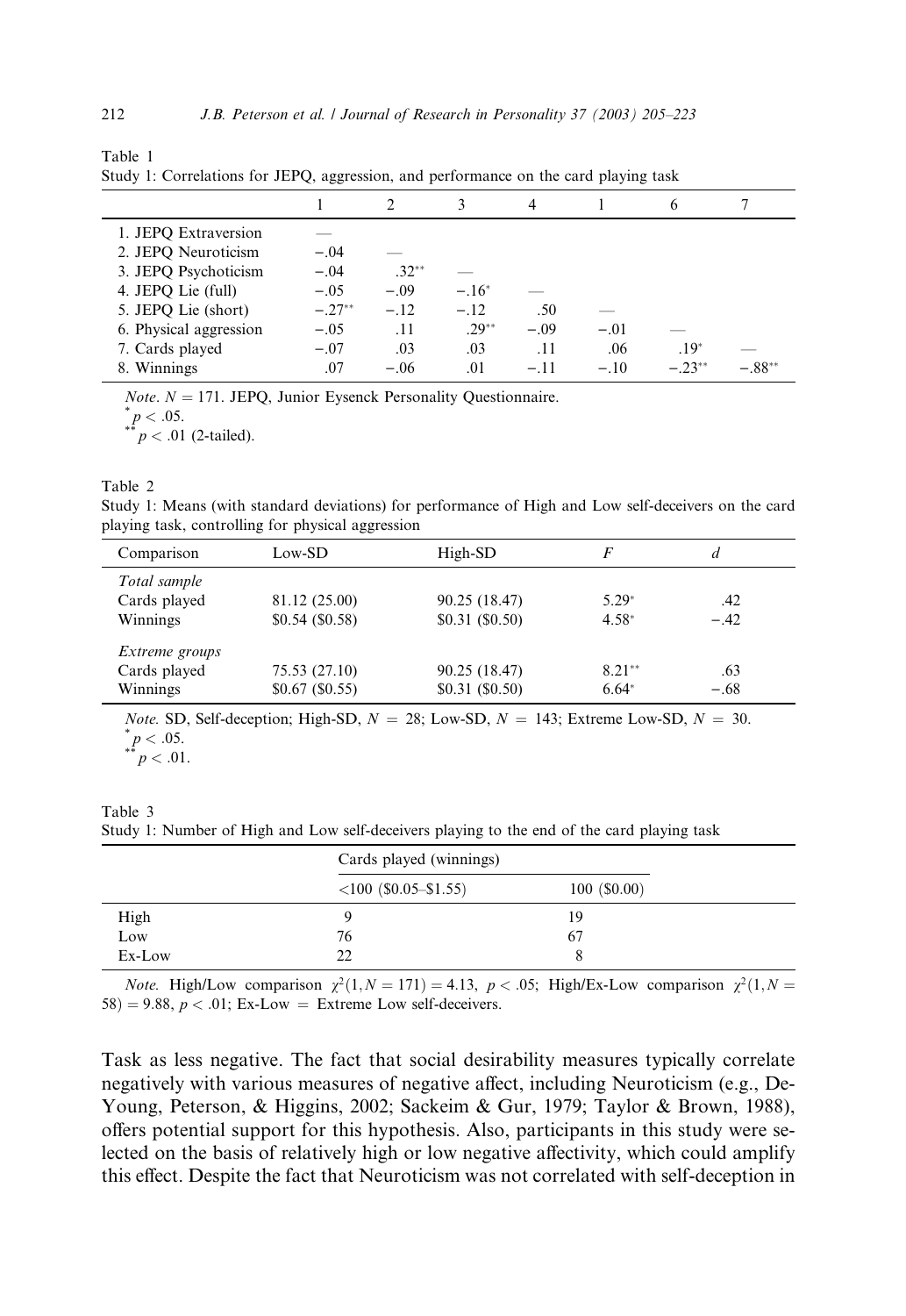Table 4

Study 1: Mean JEPQ scores (with standard deviations) for all participants who played to the end of the card playing task compared to those who stopped before the end, controlling for aggression

|                                                                                      | Cards played                                          |                                                         | F                            | d                                 |
|--------------------------------------------------------------------------------------|-------------------------------------------------------|---------------------------------------------------------|------------------------------|-----------------------------------|
|                                                                                      | $<100 (N = 85)$                                       | $100 (N = 86)$                                          |                              |                                   |
| <b>JEPO</b> Extraversion<br>JEPO Neuroticism<br>JEPQ Psychoticism<br>JEPQ Lie (full) | 18.01(3.25)<br>9.00(4.24)<br>4.62(3.13)<br>9.06(4.06) | 17.74 (3.49)<br>9.41(5.27)<br>4.87(3.02)<br>10.45(4.37) | .16<br>.07<br>.09<br>$6.22*$ | .08<br>$-.08$<br>$-.08$<br>$-.33$ |
| JEPQ Lie (short)                                                                     | 1.67(1.58)                                            | 2.07(1.49)                                              | $3.09^{\dagger}$             | $-.26$                            |

Note. JEPQ, Junior Eysenck Personality Questionnaire.

 $p < .05$ .

 $\bar{p}$  < .10.

this sample (Table 1), we decided to repeat our ANOVA controlling for Neuroticism as a covariate, in an attempt to offer some evidence that the link between self-deception and perseveration is not likely to be mediated by divergent affective responses.

Extraversion also has potential for relevance, as it has been convincingly argued that the central feature of Extraversion is incentive motivation—that is, sensitivity to the possibility of reward (Depue  $&$  Collins, 2000). Two contradictory hypotheses can be framed regarding reward: Individuals who perseverate on the Card Playing Task might be overly sensitive to the possibility of reward, leading them to respond impulsively. Alternatively, sensitivity to potential monetary rewards might motivate individuals to play the game more carefully. Extraversion was negatively correlated with one measure of self-deception in this sample (Table 1), which might seem to support the second hypothesis (i.e., if Low-SDs are more extraverted, they might be more motivated to win money). We therefore performed a second set of ANOVAs, identical to those described above except for the inclusion of Extraversion and Neuroticism as additional covariates. The differences between High-SDs and Low-SDs for cards played and winnings remained significant ( $p < .05$  in all ANOVAs), and neither Extraversion nor Neuroticism was ever a significant predictor of performance  $(p > .10$  in all ANOVAs).

Because of the desirability of analyzing continuous variables continuously, given that cutoffs are necessarily somewhat arbitrary, we also analyzed the data in reverse, using the Card Playing Task as a criterion and comparing individuals who played to the end with those who did not, once again controlling for physical aggression. Table 4 shows that the 86 boys who played all 100 cards scored significantly higher on the Lie scale than the 85 who did not, though they did not differ on Extraversion, Neuroticism, or Psychoticism.

### 3. Study 2

A second study was organized to replicate the findings of Study 1 in a different population and to include a broader range of self-deception measures. The boys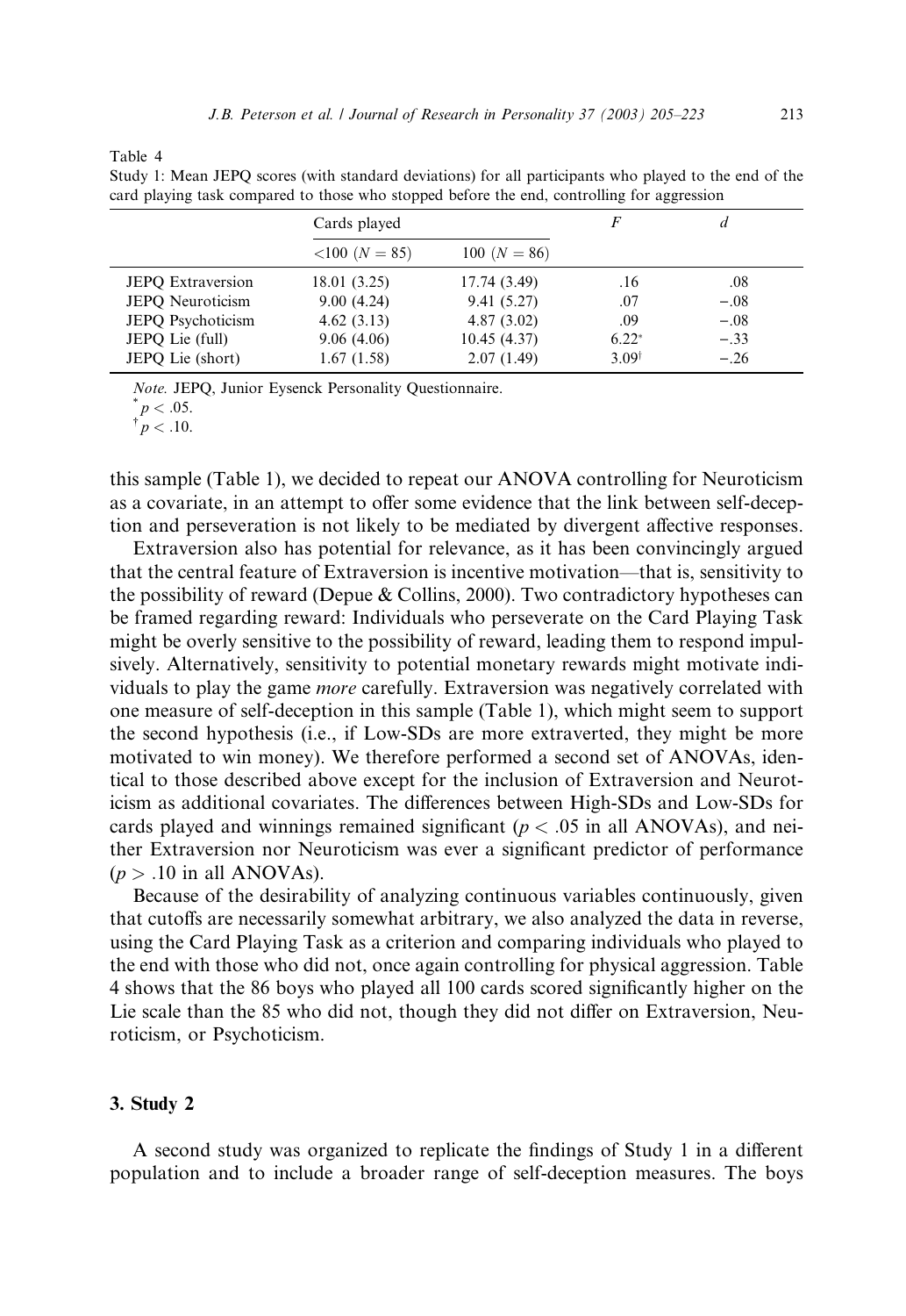who participated in Study 1 had a fairly specific demographic profile and were selected on the basis of physical aggression and negative affect scores that rendered the sample a slightly biased representation of the population, even within that demographic profile. For the second study, therefore, we recruited undergraduates, a population not without its own characteristic demographics, but more comparable with most other psychological research. Employing young adults instead of 13-year-olds also allowed us to include the BIDR as well as the Lie scale, providing not only a more widely used measure of self-deception, but also the means to examine both egoistic and moralistic self-deception in relation to performance on the Card Playing Task. In this study, we hypothesized that High-SDs in the undergraduate population would tend to perseverate on the Card Playing Task more than Low-SDs, just as they did in Study 1. We also hypothesized that both egoistic and moralistic self-deception would be associated with perseveration.

## 3.1. Method

Participants in this study were Harvard University undergraduates. A total of 156 male students were screened with the BIDR and the adult version of the Lie Scale. (Only males were chosen to participate in this study so as to render the results more easily interpretable in relation to Study 1 and to past research using the Card Playing Task, which had previously been tested on males almost exclusively [e.g., Giancola, Peterson, & Pihl, 1993; Newman et al., 1987].).

Volunteers completed the screening questionnaires at several Harvard College common spaces. To decrease potential social desirability effects, only individuals seated alone were approached. A cover sheet provided with the questionnaires assured volunteers of anonymity. This sheet also indicated that there was a 50% chance that volunteers would be telephoned to schedule participation in an experiment paying \$5.00 per hour plus winnings on a computerized gambling-type card game. All screened participants provided their names and phone numbers on the cover page, so that they could be contacted, but were told explicitly that their names would not be associated with their questionnaire responses. Instead, an ID number, written in the corner of each sheet, was used for this purpose. While participants watched, the experimenter removed the cover page from the questionnaire and placed it randomly among others in a large envelope. To ensure that researchers were blind to the participants levels of self-deception, different experimenters entered the data, scheduled participants, and ran participants through the protocol.

As described in Section 1, the BIDR consists of three subscales of 20 items each: Self-Deceptive Enhancement, Impression Management, and Self-Deceptive Denial. Self-Deceptive Denial has not typically been included in the BIDR because high correlations with Impression Management make it somewhat redundant (Paulhus, 1999). We felt it to be worth including here, however, because it loads on the moralistic factor of social desirability and, unlike the Lie and Impression Management scales, was specifically designed as a measure of self-deception. Responses to the BIDR are given on a seven-point Likert scale ranging from *not true* to very true, with only extreme high responses (6 and 7, or 1 and 2 for reversed items) being scored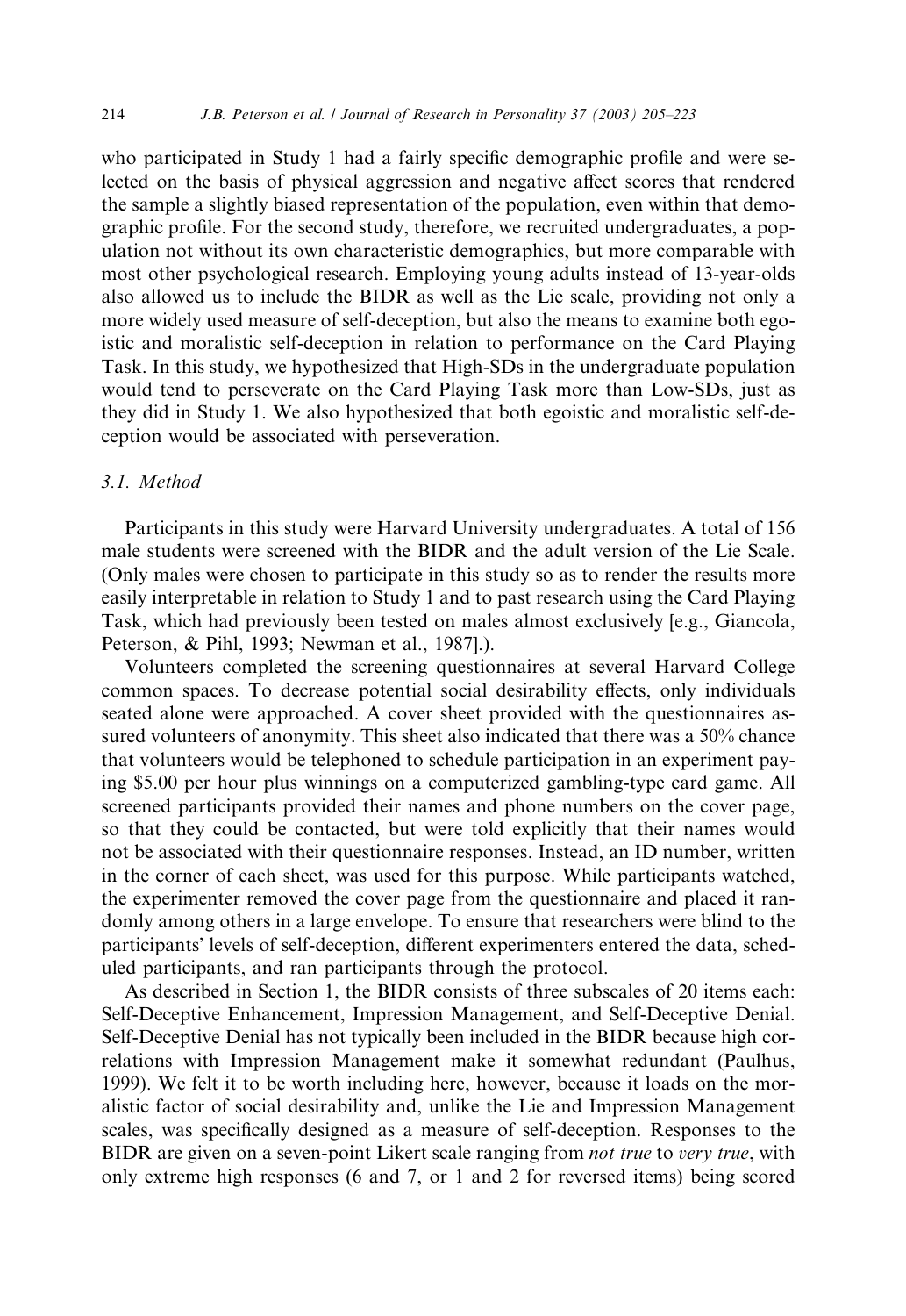(Paulhus, 1991). The BIDR has a high degree of internal consistency (Cronbach's  $\alpha = .83$ ) and adequate test–retest reliability (.65–.69) (Paulhus, 1991). The Lie scale includes 12 statements similar to Impression Management items, but with each item rated categorically (Yes or No). Internal reliability scores on this scale range from .73 to .82 (Eysenck et al., 1985).

Individuals were selected from the pool of screened participants if their combined standardized BIDR and Lie scores fell in the top or bottom quartile of the population. (Based on the difference in effect size in Study 1 when High-SDs were compared to all other participants versus to Extreme Low-SDs, this procedure seemed likely to enhance the possibility of detecting an effect, while conserving resources). Forty-seven men who met these criteria proved willing to report to the laboratory, where they completed the full Eysenck Personality Questionnaire (EPQ; Eysenck et al., 1985) and a computerized version of the BIDR. The following analyses employ BIDR and Lie scale scores obtained in the laboratory administration, as we assume the controlled setting rendered them more reliable than the screening data.

For the Card Playing Task, participants were seated in front of a computer and told they would be playing a simple ''gambling-type game.'' Each participant was given \$1.00 to start. They were instructed, both verbally and in writing presented onscreen, to play by turning the cards (using the mouse to click a button labelled, ''Play again'') until they wished to stop, at which point they could click a button labelled ''Quit.'' Before starting, they were also informed that they could keep their winnings. Winning cards resulted in 10 cents being added to the total and were accompanied by a pleasant ''win'' sound. Losing cards resulted in 10 cents being subtracted from the total and were accompanied by a buzzing ''loss'' sound. The probability of picking a winning card decreased by 10% after every block of 10 cards, as in Study 1. When participants finished the task, they were debriefed and paid (\$5.00 per hour plus winnings, which in this study reached a maximum of \$3.00).

Five participants were dropped from the analysis, one due to a malfunction of the computer program and four because they did not play the Card Playing Task long enough to receive any negative feedback about their performance (that is, long enough in the first block of ten cards to receive the first losing card), $4$  meaning that their response to negative feedback could not be assessed. Because we employed the Card Playing Task specifically to gauge responses to negative feedback, these participants can not be considered relevant to our hypothesis.

## 3.2. Results and discussion

Correlations between the EPQ, BIDR, and winnings and total cards played in the Card Playing Task are presented in Table 5. Correlations indicated that one measure

<sup>&</sup>lt;sup>4</sup> One possible reason that these four may have quit so soon is that participants in this study were not told that the deck of cards was not a normal 52-card deck. If one assumed that it were, the odds of picking face cards would seem so unfavorable that quitting almost immediately would be logical. After playing a few cards, however, it becomes obvious that the deck is not normal, as 19 of the first 20 cards are face cards, some of which are duplicates. Of the participants other than these four, none played less than 40 cards.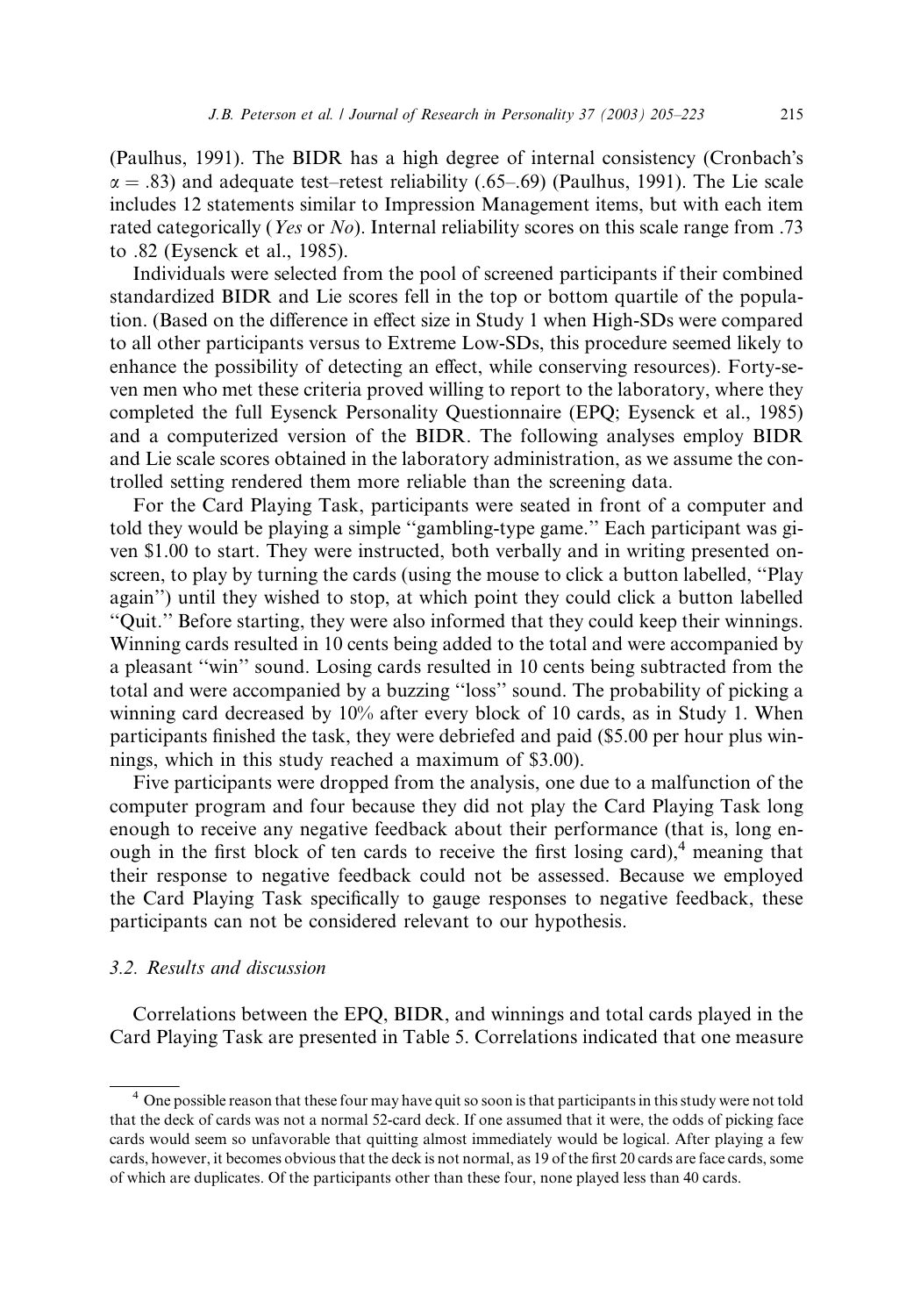|                     | . .    |                |        |                |                  |         |        |          |
|---------------------|--------|----------------|--------|----------------|------------------|---------|--------|----------|
|                     |        | $\mathfrak{D}$ | 3      | $\overline{4}$ |                  | 6       |        | 8        |
| 1. EPO Extraversion |        |                |        |                |                  |         |        |          |
| 2. EPO Neuroticism  | $-.24$ |                |        |                |                  |         |        |          |
| 3. EPQ Psychoticism | $-.10$ | $-.01$         |        |                |                  |         |        |          |
| 4. EPO Lie          | $-.09$ | $-.52**$       | .11    |                |                  |         |        |          |
| 5. BIDR SDE         | .11    | $-.47**$       | .25    | $.52**$        |                  |         |        |          |
| 6. BIDR IM          | .00.   | $-.60**$       | $-.06$ | $.72**$        | $.65**$          |         |        |          |
| 7. BIDR SDD         | .09    | $-.54**$       | .17    | $.66***$       | $.66**$          | $.78**$ |        |          |
| 8. Cards played     | $-.14$ | $-.08$         | .13    | $.37*$         | $.30^{\dagger}$  | .16     | .19    |          |
| 9. Winnings         | .15    | .10            | $-.15$ | $-.40**$       | $-.30^{\dagger}$ | $-.17$  | $-.20$ | $-.97**$ |

| -------- |  |  |  |                                                                               |  |  |
|----------|--|--|--|-------------------------------------------------------------------------------|--|--|
|          |  |  |  | Study 2: Correlations for EPQ, BIDR, and performance on the card playing task |  |  |

*Note.*  $N = 42$ . EPQ, Eysenck personality questionnaire; BIDR, balanced inventory of desirable responding; SDE, self-deceptive enhancement; IM, impression management; SDD, self-deceptive denial.  ${}^{*}p < .05$ .<br> ${}^{*}p < .01$ .

 $\frac{1}{p}$  < .06 (2-tailed).

from the egoistic factor (Self-Deceptive Enhancement) and one measure from the moralistic factor (the Lie scale) were related to performance (Table 5) in the predicted direction. Because participants were preselected for extreme scores on these scales, however, it is potentially misleading to treat them as continuous variables. We therefore made two groupings of High and Low self-deceivers, by median splits of the Self-Deceptive Enhancement and Lie scale scores obtained in the laboratory.

High-SDs on Self-Deceptive Enhancement ( $N = 22$ ) won less money ( $M =$ \$1.20;  $SD = $1.26$ ) than Low-SDs ( $N = 20$ ;  $M = $2.01$ ,  $SD = $1.14$ ;  $F = 4.68$ ,  $p < .05$ ,  $d = -.67$ ). They also played more cards ( $M = 82.95$ ,  $SD = 19.12$ ) than Low-SDs ( $M = 69.00$ ,  $SD = 20.16$ ;  $F = 5.30$ ,  $p < .05$ ,  $d = .71$ ). In this sample, all of the self-deception measures were strongly negatively correlated with Neuroticism, and none were significantly correlated with Extraversion (Table 5). Controlling for Extraversion and Neuroticism as covariates in ANOVA did not eliminate the significant differences between High-SDs and Low-SDs on winnings ( $F = 4.41$ ;  $p < .05$ ) and cards played ( $F = 5.24$ ;  $p < .05$ ). Neither Extraversion nor Neuroticism was a significant predictor ( $p > .20$  in both ANOVAs). A greater proportion of High-SDs also played all the cards, thereby losing all their money (Table 6).

A similar pattern emerged for High- Low-SDs on the Lie scale, although 7 participants were excluded from the groups because their scores fell exactly on the median. High-SDs ( $N = 19$ ) won less money ( $M = $1.33$ ,  $SD = $1.33$ ) than Low-SDs  $(N = 16; M = $2.08, SD = $1.04; F = 3.40, p < .05, 1$ -tailed,  $d = -.63$ ). They also played more cards  $(M = 80.26, SD = 19.61)$  than Low-SDs  $(M = 68.38, SD$  $= 20.66$ ;  $F = 3.01$ ,  $p < .05$ , 1-tailed,  $d = .60$ ). When Neuroticism and Extraversion were covaried out in ANOVA, the differences between High-SDs and Low-SDs fell below significance (Winnings:  $F = 1.32$ ,  $p > .10$ ; Cards Played:  $F = 1.38$ ,  $p > .10$ ). However, neither Extraversion nor Neuroticism was a significant predictor ( $p > .50$ ) in both ANOVAs), and partialling these two variables out of the correlations between the Lie scale and task performance scarcely diminished them (winnings: partial

Table 5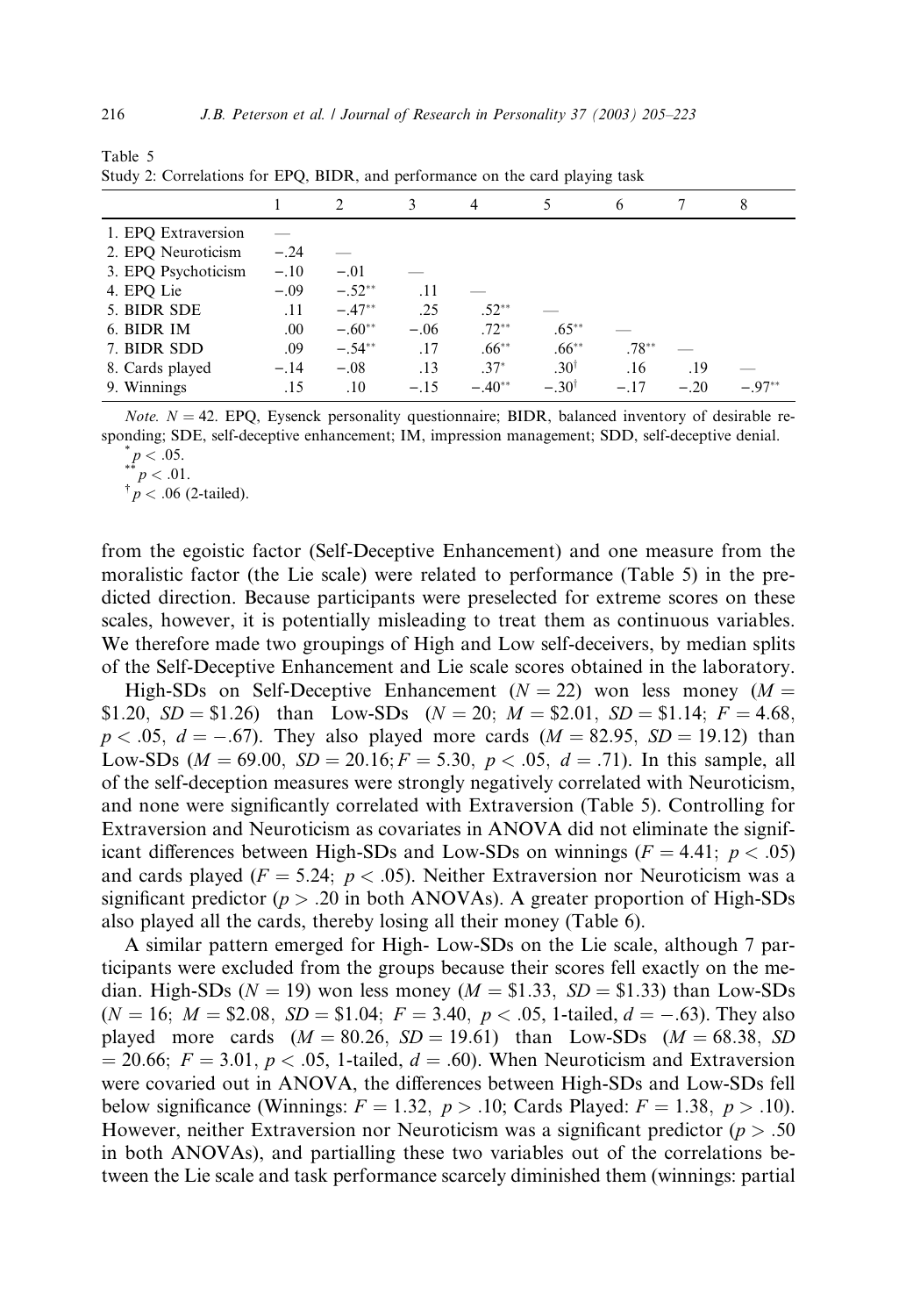|                            |             | Cards played (winnings) |             |  |
|----------------------------|-------------|-------------------------|-------------|--|
|                            |             | $<$ 100 (\$0.10–\$3.00) | 100(\$0.00) |  |
| Self-deceptive enhancement | High<br>Low | 12<br>17                | 10<br>3     |  |
| Lie                        | High<br>Low | 10<br>14                | Q           |  |

Table 6

| Study 2: Number of high and low self-deceivers playing to the end of the card playing task |  |  |
|--------------------------------------------------------------------------------------------|--|--|
|--------------------------------------------------------------------------------------------|--|--|

*Note.* Self-deceptive enhancement:  $\chi^2(1, N = 42) = 4.55$ ,  $p < .05$ ; Lie:  $\chi^2(1, N = 35) = 4.90$ ,  $p < .05$ .

 $r = -.39$ ; cards played: partial  $r = .36$ ;  $p < .05$  for both). Finally, once again, a greater proportion of High-SDs played to the end (Table 6).

Interestingly, there was not complete overlap in group membership for High-SDs and Low-SDs on Self-Deceptive Enhancement and the Lie scale. Four High-SDs on Self-Deceptive Enhancement were Low-SDs on the Lie scale, and 6 Low-SDs on Self-Deceptive Enhancement were High-SDs on the Lie scale. Both egoistic and moralistic self-deceptive tendencies therefore appear to be associated with failure to utilize evidence of error. Given the similarity of Impression Management and Lie scale items, and given that these two scales and Self-Deceptive Denial all load on the moralistic factor, it would be somewhat surprising if Self-Deceptive Enhancement were the only BIDR scale significantly associated with task performance. Impression Management and Self-Deceptive Denial do show non-significant correlations in the expected direction, and these effects might prove significant in a larger sample. It is informative, in this regard, to compare the 13 participants who played all the way to the end, and thus won nothing, with the 29 who did not. As can be seen in Table 7, these participants scored significantly higher on all three BIDR subscales, as well as the Lie scale, though they were not significantly different in Extraversion, Neuroticism, or Psychoticism.

| the card playing task compared to those who stopped before the chu |                                |                |           |         |
|--------------------------------------------------------------------|--------------------------------|----------------|-----------|---------|
|                                                                    | Cards played                   | F              | d         |         |
|                                                                    | $\langle 100 \ (N=29) \rangle$ | $100 (N = 13)$ |           |         |
| <b>EPO</b> Extraversion                                            | 7.55(3.73)                     | 6.38(3.78)     | .87       | .31     |
| EPO Neuroticism                                                    | 4.86(3.23)                     | 3.54(2.85)     | 1.62      | .43     |
| EPO Psychoticism                                                   | 2.79(1.93)                     | 3.92(2.06)     | 2.95      | $-.57$  |
| EPO Lie                                                            | 2.38(2.29)                     | 5.38(3.07)     | $12.48**$ | $-1.10$ |
| <b>BIDR SDE</b>                                                    | 4.55(3.32)                     | 8.08(4.39)     | $8.26**$  | $-.91$  |
| <b>BIDR IM</b>                                                     | 4.24(3.87)                     | 6.92(3.88)     | $4.30*$   | $-.69$  |
| <b>BIDR SDD</b>                                                    | 4.59(2.93)                     | 6.85(3.39)     | $4.84*$   | $-.71$  |

Study 2: Mean EPQ and BIDR scores (with standard deviations) for participants who played to the end of the card playing task compared to those who stopped before the end

Note. EPQ, Eysenck personality questionnaire; BIDR, balanced inventory of desirable responding; SDE, self-deceptive enhancement; IM, impression management; SDD, self-deceptive denial.  $\binom{p}{p}$  < .05.

$$
p < .05
$$

Table 7

$$
^{**}p<.01.
$$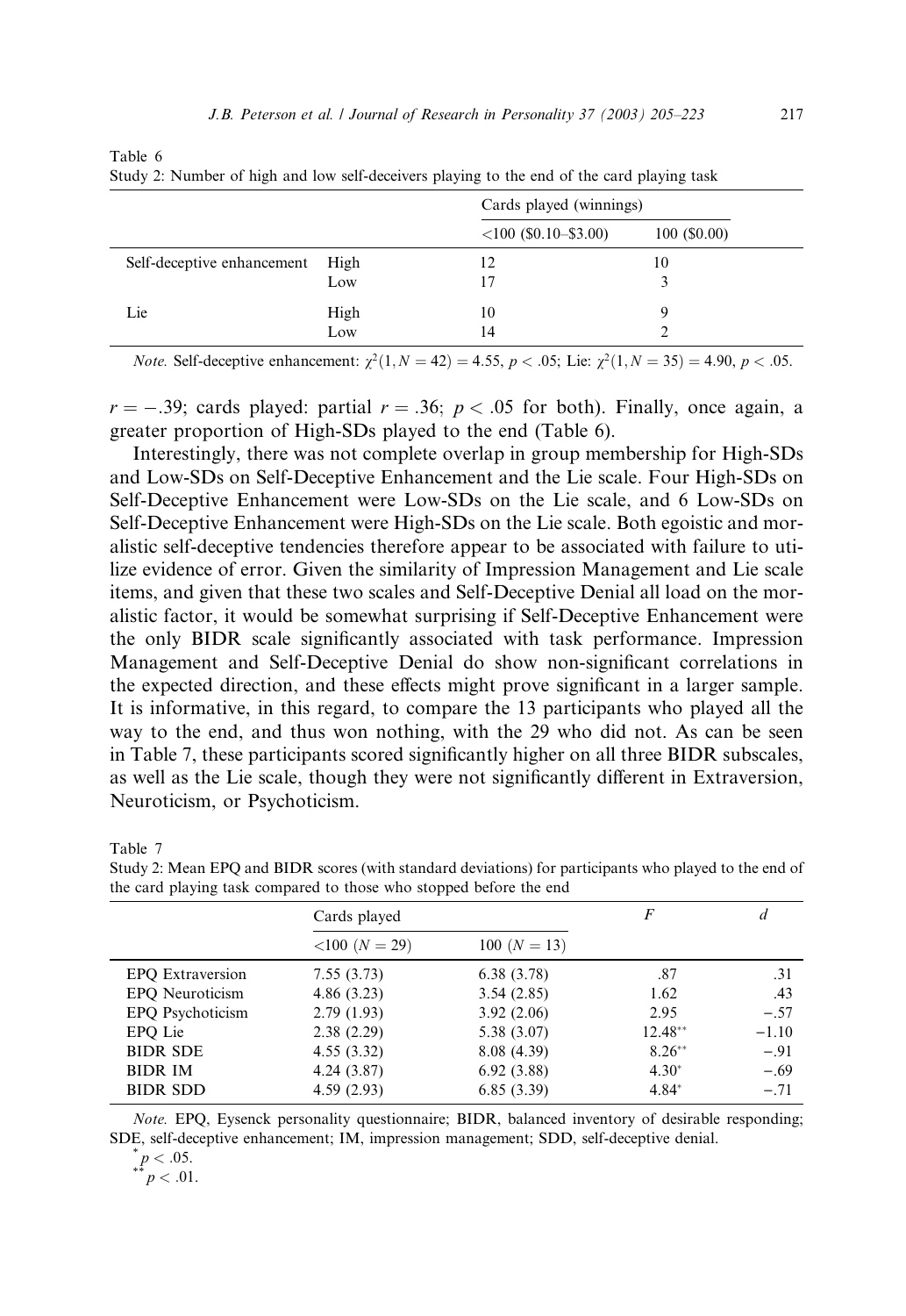## 4. General discussion

We predicted that individuals high in self-deception would be less responsive to negative feedback—that they would perseverate, showing less behavioral change when contingencies unexpectedly changed. The only way to maximize winnings in the Card Playing Task is to respond to feedback indicative of failure with response modulation, interrupting one's current response set. High self-deceivers in two very different populations showed greater response perseveration than did low self-deceivers. These results lend credence to the idea that self-deception consists of ignoring evidence of error, and to the hypothesis that self-deception may frequently have maladaptive consequences.

Seguin et al. (2002) have noted that there is a point in the Card Playing Task around 75 cards at which the rate of quitting increases sharply. At this point in the task, total winnings have begun to decrease steadily, after remaining fairly constant for the middle third of the task. For many participants, this seems to be the point at which sufficient evidence has accrued to judge that continued playing will not be advantageous. Consistent with the notion that self-deceivers ignore such evidence, we found that Extreme Low-SDs in Study 1 and Low-SDs in Study 2 played on average about 75 cards or fewer, whereas High-SDs played an average of 90 cards in the first sample and 83 in the second. Even more telling are the analyses focusing on participants who never quit, playing until the end of the task and losing all their money; this group scored significantly higher on all self-deception measures, in both studies.

The finding, in Study 2, that both egoistic and moralistic self-deception were associated with failure of response modulation may be illustrative of an important commonality between the two content factors that Paulhus and John (1998) observed in scales measuring social desirability and self-deception. It is not necessarily obvious why measures relating to egoistic overconfidence should be correlated with measures relating to moralistic conformity (as was true in our results, and as has typically been found in other studies; e.g., Lajunen, Corry, Summala, & Hartley, 1997; Fossum & Barrett, 2000). While both suggest a bias of some kind, the two biases seem quite different, at face value. Our model of self-deception indicates that what both probably share is a rigid devotion to the rightness of one's current plans and beliefs, whether these be provided from within, in the case of egoism, or from without, in the case of adherence to societal morality. As this rigidity appears to stem from the failure to explore evidence that one might be in error (that is, from self-deception), egoistic and moralistic biases may tend to vary together because each emerges from the same underlying process. Our results in this study further suggest that both egoistic and moralistic self-deception are likely to be maladaptive.

The paradigm used in these studies did not directly demonstrate participants' subjective registration of anomaly or error, as Peterson et al. (2002) did. This leaves open the possibility that High self-deceivers may not have noticed that they began to lose more and more as the task went on, rendering ignorance rather than self-deception responsible for their poor performance. Such obliviousness seems unlikely, however, as the total amount of money accrued by the participant was always visi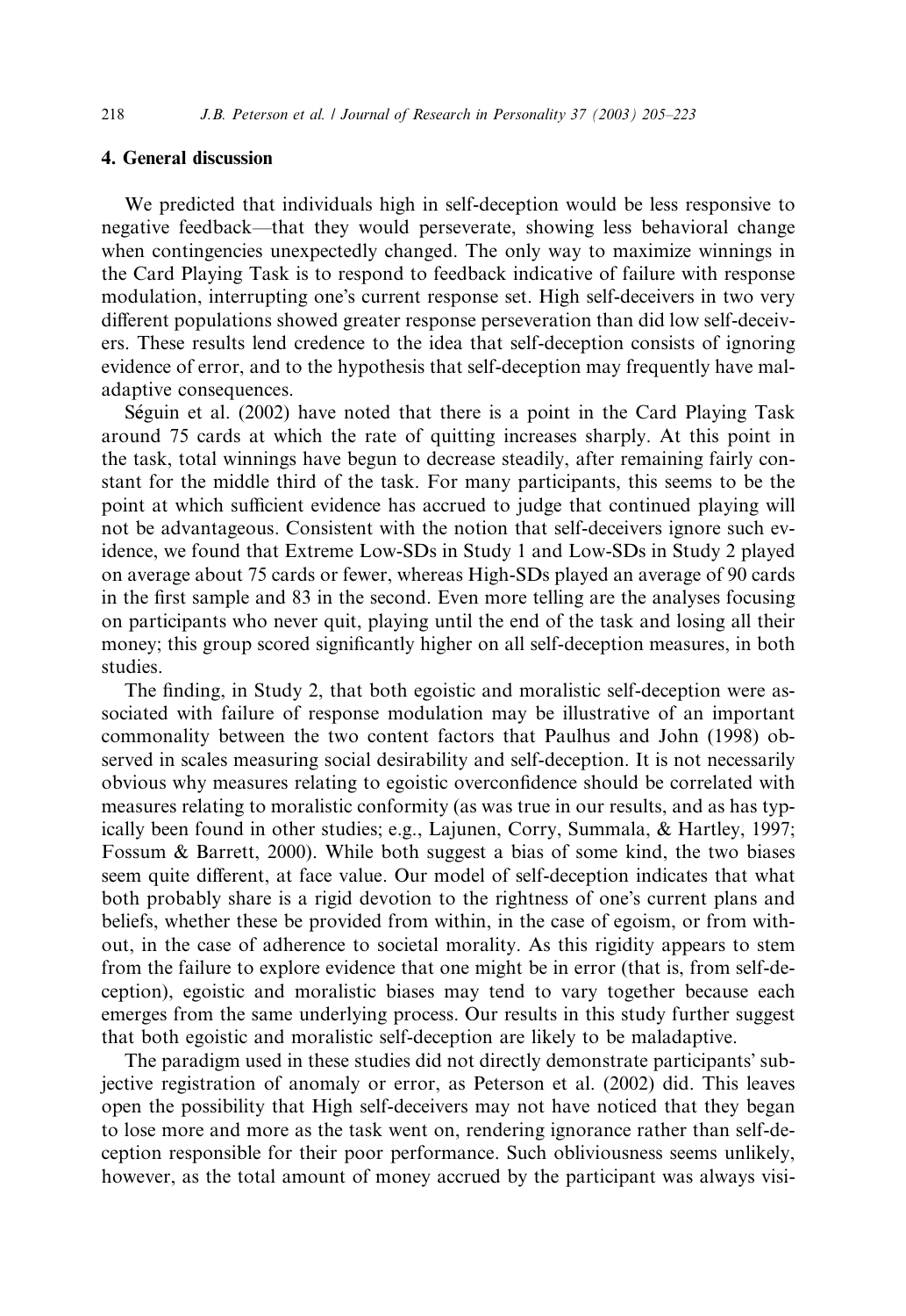ble. Further, as noted above, a greater proportion of High-SDs in both studies played through all 100 cards, despite the fact that 19 out of the last 20 were losing. Under these circumstances, the most parsimonious explanation appears to be that individuals high in self-deception failed to modulate their responses, despite being aware that their actions were increasingly failing to produce the desired results. While not entirely conclusive, the finding that statistical control for Neuroticism (associated with negative affectivity; e.g., John & Srivastava, 1999) and Extraversion (associated with reward sensitivity; Depue & Collins, 2000) did little to diminish the association between self-deception and performance does suggest that differences in affective or motivational response to the task are unlikely to account for the results. In future studies, it may be possible to take measures of affective response (e.g., electrodermal activity) that could provide more concrete evidence that self-deceivers have an unimpaired affective response to negative feedback in this task. Even without complete proof that the mechanism driving self-deceivers' perseveration involved ignoring an affective response to the losses, our results in these studies nonetheless demonstrate an association between self-deception and failure of response modulation.

## 5. Conclusion

The last decade saw the emergence of a formal debate over the utility of self-deception, following Taylor and Browns (1988) review, in which they made the startling claim that self-deception was not only normative, but beneficial or even necessary in mentally healthy individuals. Taylor and colleagues have continued to argue that self-deceivers exhibit the markers of successful life adjustment (Taylor, 1989; Taylor & Brown, 1994) and that they remain flexible enough to respond to corrective information (Taylor, Collins, Skokan, & Aspinwall, 1989). The performance of self-deceivers on the Card Playing Task contributes an additional piece of evidence to the body of literature questioning, or even refuting, these assertions (e.g., Colvin & Block, 1994; Colvin, Block, & Funder, 1995; Johnson et al., 1997; Paulhus, 1998; Peterson et al., 2002). To perseverate in playing cards when one has begun steadily to lose money, or worse, to continue until all the money is gone, does not make one appear appropriately sensitive to corrective information. Rather, self-deception, in our view, entails precisely this sort of failure to respond to corrective information. If self-deceivers do not utilize indications that their current plans and beliefs are in error, as the present studies suggest, they seem likely to fail to learn and adapt to changes in the surrounding environment.

While it is not a logical necessity that perseveration on the Card Playing Task must be associated with maladaptive behavior outside of the lab (as pressing on in the face of adversity may sometimes be a good strategy in real-life situations), our findings place self-deceivers in the company of psychopaths (Belmore & Quinsey, 1994; Newman et al., 1987) and aggressive, conduct-disordered, or delinquent children (Fonseca & Yule, 1995; Seguin et al., 2002; Shapiro, Quay, Hogan, & Schwartz, 1988), who also display a deficit in performance on this task. Even if entirely different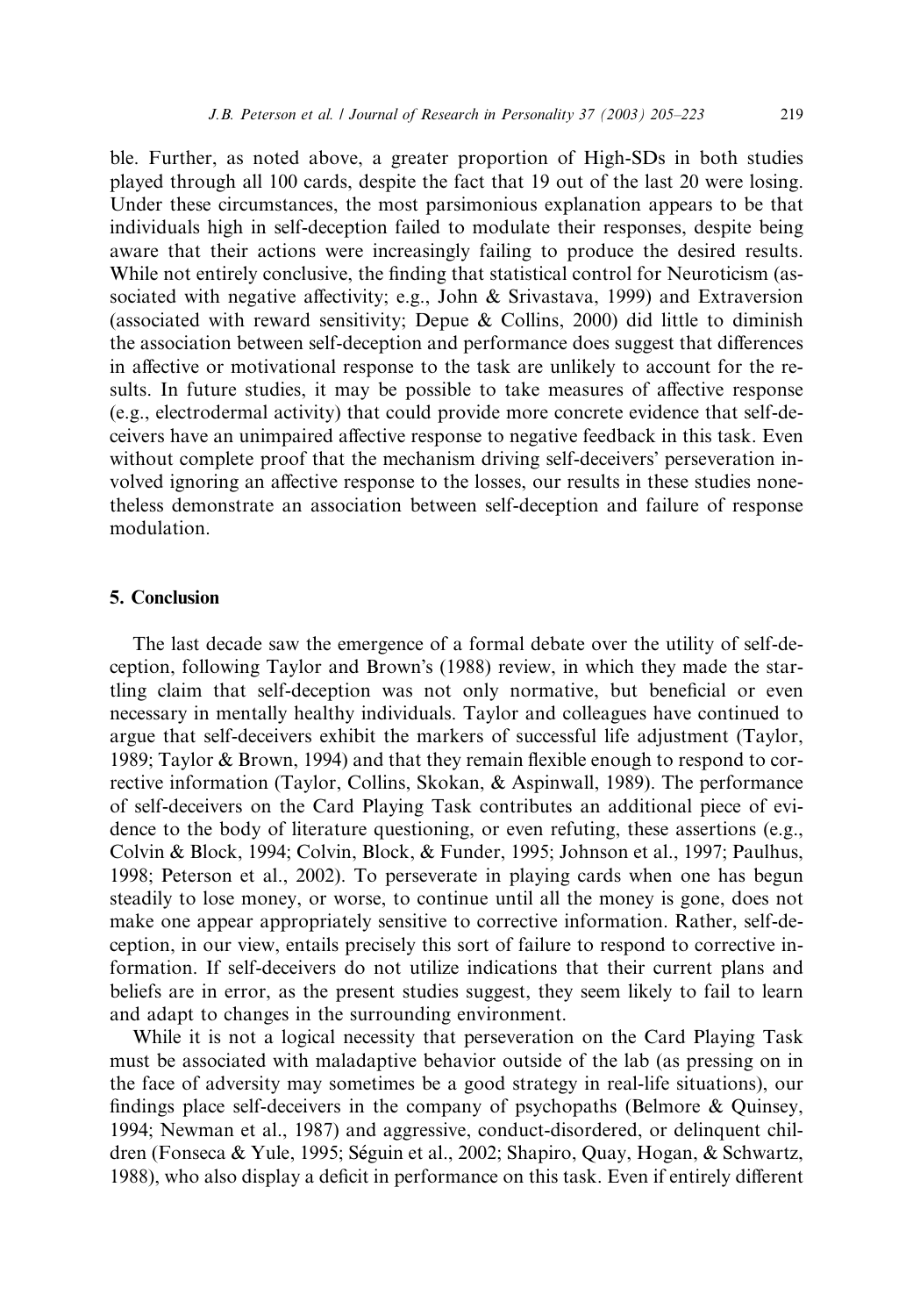mechanisms prove to be responsible for similar deficits in self-deception and syndromes of disinhibition like psychopathy and aggression, the similarity is nonetheless suggestive of the potential dangers of self-deception. Other researchers, furthermore, have found links between self-deception and poor outcomes in more ecologically valid circumstances (Colvin et al., 1995; Martocchio & Judge, 1997; Paulhus, 1998), and their findings lend additional credence to the idea that self-deceivers' performance on the Card Playing Task is likely to be indicative of a maladaptive aspect of self-deception.

Why should there be such a rift in opinion over whether self-deception is beneficial or detrimental? Perhaps emphasis on different time-scales of analysis is to blame. The mainstay of Taylor and colleagues' argument for the healthiness of self-deception is the consistent finding that measures of self-deception are negatively correlated with measures of negative affect, anxiety, neuroticism, and depression. In opposition, Colvin and Block (1994) have argued, cogently, that this evidence is flawed because self-deceptive individuals are unlikely to provide completely accurate answers to questions about their negative emotional states. We have argued, however, that self-deceivers actually may experience less negative affect, from day to day, because failing to attend to evidence of error allows them to avoid the stress, worry, and corrective effort that usually follows the discovery that one has made a mistake (Peterson et al., 2002). Nonetheless, we noted that self-deception must be deemed problematic when considered over any reasonable stretch of time because it vastly increases the likelihood that one's plans and beliefs will be poorly adapted to one's actual situation. Paulhus (1998) offered evidence supporting a discrepancy between short- and long-term outcomes of self-deception, with the finding that individuals scoring high on Self-Deceptive Enhancement made positive first impressions on unfamiliar partners in social interactions, but were evaluated negatively by the same partners after more extended interactions. To live blithely in a world that is not amenable to one's plans and beliefs is asking for trouble, and when that trouble comes it seems likely to induce negative affect ample to make up for its prior absence. The self-deceptive individual might be considered an exemplar of the Biblical saying, ''Pride goeth before a fall.'' Freedom from negative affect in the short term is unlikely to be worth the long-term cost attendant on failure to adapt to one's environment.

#### Acknowledgments

Preparation of this article was made possible by a Knox Fund Grant from Harvard University and by support from the Social Sciences and Humanities Research Council of Canada and the National Health Research and Development Program of Canada. Support for Study 1 was provided by the Conseil Québécois de la Recherche Sociale, the Fonds pour la Formation des Chercheurs et lAide a la Recherche funds, and the National Science and Engineering Research Council. Portions of Study 1 were presented at the 107th Convention of the American Psychological Association, Boston, August 1999 and have been published in Journal of Child Psy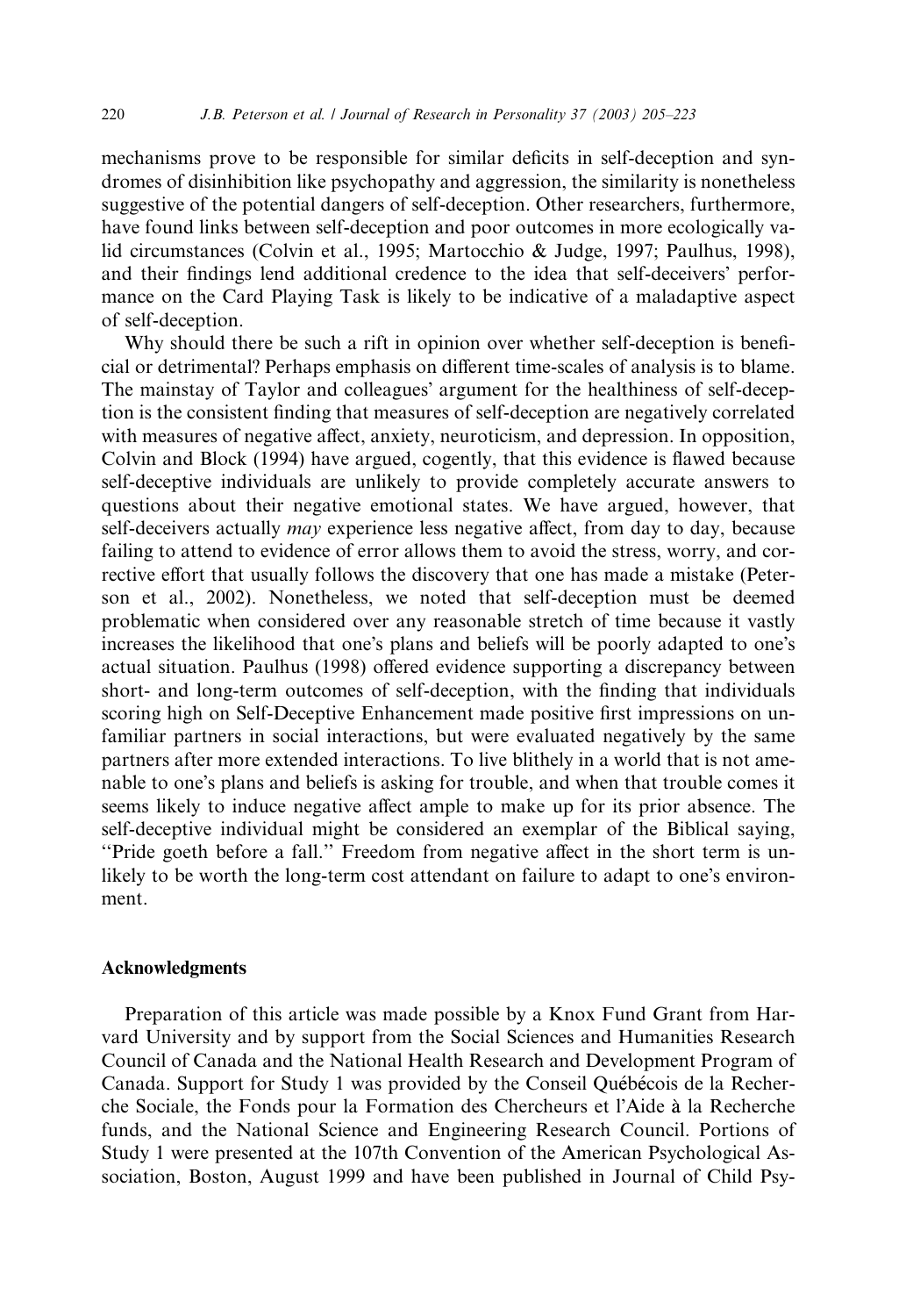chology and Psychiatry (Seguin et al., 2002). We wish to thank the boys, their families, the Commission des Écoles Catholiques de Montréal for their longstanding commitment to the longitudinal study, and Marc Lavoie and Julie Brousseau for data collection.

## References

- Belmore, M. F., & Quinsey, V. L. (1994). Correlates of psychopathy in a noninstitutional sample. Journal of Interpersonal Violence, 9, 339–349.
- Blanchard, D. J., & Blanchard, D. C. (1989). Antipredator defensive behaviors in a visible burrow system. Journal of Comparative Psychology, 103, 70–82.
- Borkenau, P., & Amelang, M. (1985). The control of social desirability in personality inventories: A study using the principal-factor deletion technique. Journal of Research in Personality, 19, 44-53.

Carver, C. S., & Scheier, M. F. (1982). Control theory: A useful conceptual framework for personality—social, clinical, and health psychology. Psychological Bulletin, 92, 111–135.

Colvin, C. R., & Block, J. (1994). Do positive illusions foster mental health? An examination of the Taylor and Brown formulation. Psychological Bulletin, 116, 3–20.

Colvin, C. R., Block, J., & Funder, D. C. (1995). Overly positive self-evaluations and personality: Negative implications for mental health. Journal of Personality and Social Psychology, 68, 1152-1162.

Damasio, A. R. (1994). *Descartes' error: Emotion, reason and the human brain*. New York: Avon Books.

- Depue, R. A., & Collins, P. F. (2000). Neurobiology of the structure of personality: Dopamine, facilitation of incentive motivation, and extraversion. Behavioral and Brain Sciences, 22, 491–569.
- DeYoung, C. G., Peterson, J. B., & Higgins, D. M. (2002). Higher-order factors of the Big Five predict conformity: Are there neuroses of health? Personality and Individual Differences, 33, 533-552.
- Dollard, J. C., & Miller, N. E. (1950). Personality and Psychotherapy. New York: McGraw-Hill.
- Eysenck, H. J., & Eysenck, S. B. (1975). Manual of the eysenck personality questionnaire. London: Hodder & Stoughton.
- Eysenck, S. B., Eysenck, H. J., & Barrett, P. (1985). A revised version of the psychoticism scale. Personality and Individual Differences, 6, 121–129.
- Fonseca, A. C., & Yule, W. (1995). Personality and antisocial behavior in children and adolescents: An enquiry into Eysenck's and Gray's theories. Journal of Abnormal Child Psychology, 23, 767-781.
- Fossum, T. A., & Barrett, L. F. (2000). Distinguishing evaluation from description in the personality– emotion relationship. Personality and Social Psychology Bulletin, 26, 669–678.
- Giancola, P. R., Peterson, J. B., & Pihl, R. O. (1993). Risk for alcoholism, antisocial behavior, and response perseveration. Journal of Clinical Psychology, 49, 423–428.
- Gray, J. A. (1982). The neuropsychology of anxiety: An enquiry into the functions of the septo-hippocampal system. Oxford: Oxford University Press.
- Gray, J. A. (1987). The psychology of fear and stress (2nd ed.). Cambridge: Cambridge University Press.
- Greenwald, A. G. (1988). Self-knowledge and self-deception. In J. S. Lockard & D. L. Paulhus (Eds.), Self-deception: An adaptive mechanism? (pp. 113–131). Englewood Cliffs, NJ: Prentice Hall.
- Hough, L. M., Eaton, N. K., Dunnette, M. D., Kamp, J. D., & McCloy, R. A. (1990). Criterion-related validities of personality constructs and the effect of response distortion on those validities. Journal of Applied Psychology, 75, 581–595.
- John, O. P., & Srivastava, S. (1999). The big five trait taxonomy: History, measurement, and theoretical perspectives. In L. A. Pervin & O. P. John (Eds.), Handbook of personality: Theory and research (pp. 102–138). New York: Guilford Press.
- Johnson, E. A., Vincent, N., & Ross, L. (1997). Self-deception versus self-esteem in buffering the negative effects of failure. Journal of Research in Personality, 31, 385–405.
- Kline, J. P., Schwartz, G. E., Allen, J. J. B., & Dikman, Z. V. (1998). Perceptual and electroencephalographic registration of masked emotional words in defensiveness: An exploratory study. *Personality* and Individual Differences, 24, 499–512.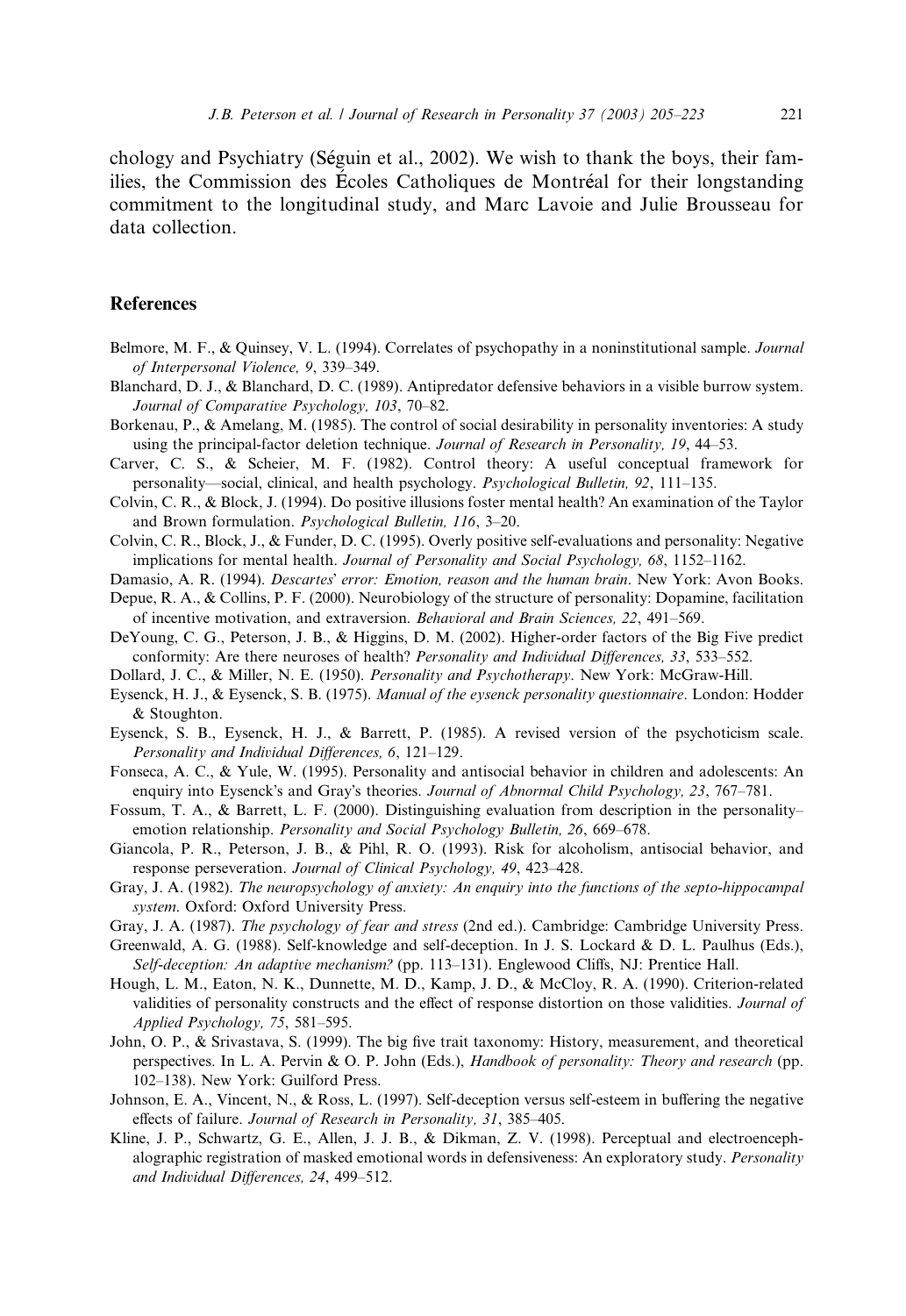- Lajunen, T., Corry, A., Summala, H., & Hartley, L. (1997). Impression management and self-deception in traffic behavior inventories. Personality and Individual Differences, 22, 341–353.
- Martocchio, J. J., & Judge, T. A. (1997). Relationship between conscientiousness and learning in employee training: Mediating influence of self-deception and self-efficacy. Journal of Applied Psychology, 82, 764–773.
- McCrae, R. R., & Costa, P. T. (1983). Social desirability scales: More substance than style. Journal of Consulting and Clinical Psychology, 51, 882–888.
- Mele, A. (1997). Real self-deception. Behavioral & Brain Sciences, 20, 91–136.
- Miller, G. A., Galanter, E., & Pribram, K. H. (1960). Plans and the structure of behavior. New York: Adams, Bannister, Cox.
- Nagin, D. S., & Tremblay, R. E. (2001). Parental and early childhood predictors of persistent physical aggression in boys from kindergarten to high school. Archives of General Psychiatry, 58, 389–394.
- Newman, J. P., & Lorenz, A. (2001). Response modulation and emotion processing: Implications for psychopathy and other dysregulatory psychopathology. In R. J. Davidson, K. Scherer, & H. H. Goldsmith (Eds.), Handbook of affective sciences. Oxford: Oxford University Press.
- Newman, J. P., Patterson, C. M., & Kosson, D. S. (1987). Response perseveration in psychopaths. Journal of Abnormal Psychology, 96, 145–148.
- Oatley, K., & Johnson-Laird, P. N. (1987). Towards a cognitive theory of emotion. Cognition and Emotion, 1, 29–50.
- Ones, D. S., Viswesvaran, C., & Reiss, A. D. (1996). Role of social desirability in personality testing for personnel selection: The red herring. Journal of Applied Psychology, 81, 660–679.
- Panksepp, J. (1999). Affective neuroscience. Oxford: Oxford University Press.
- Paulhus, D. L. (1984). Two-component models of socially desirable responding. Journal of Personality and Social Psychology, 46, 598–609.
- Paulhus, D. L. (1991). Measurement and control of response bias. In J. P. Robinson, P. R. Shaver, & L. Wrightsman (Eds.), Measures of personality and social–psychological attitudes (pp. 17–59). San Diego, CA: Academic Press.
- Paulhus, D. L. (1998). Interpersonal and intrapsychic adaptiveness of trait self-enhancement: A mixed blessing? Journal of Personality and Social Psychology, 74, 1197–1208.
- Paulhus, D. L. (1999). BIDR Self-Deceptive Denial (SDD). World Wide Web: [http://www.psych.ubc.ca/](http://www.psych.ubc.ca/~dpaulhus/del/research/sdd.htm)  $\sim$ [dpaulhus/del/research/sdd.htm.](http://www.psych.ubc.ca/~dpaulhus/del/research/sdd.htm)
- Paulhus, D. L., & John, O. P. (1998). Egoistic and moralistic biases in self-perception: The interplay of self-deceptive styles with basic traits and motives. Journal of Personality, 66, 1025– 1060.
- Peterson, J. B. (1999). Maps of meaning: The architecture of belief. New York: Routledge.
- Peterson, J. B., Driver-Linn, E., & DeYoung, C. G. (2002). Self-deception and impaired categorization of anomaly. Personality and Individual Differences, 33, 327–340.
- Piedmont, R. L., McCrae, R. R., Riemann, R., & Angleitner, A. (2000). On the invalidity of validity scales: Evidence from self-reports and observer ratings in volunteer samples. Journal of Personality and Social Psychology, 78, 582–593.
- Raskin, R., Novacek, J., & Hogan, R. (1991). Narcissism, self-esteem, and defensive self-enhancement. Journal of Personality, 59, 19–38.
- Sackeim, H. A., & Gur, R. C. (1978). Self-deception, self-confrontation, and consciousness. In G. E. Schwartz & D. Shapiro (Eds.), Consciousness and self-regulation, advances in research and theory (Vol. 2, pp. 139–197). New York: Plenum Press.
- Sackeim, H. A., & Gur, R. C. (1979). Self-deception, other deception, and self-reported psychopathology. Journal of Consulting and Clinical Psychology, 47, 213–215.
- Seguin, J. R., Arseneault, L., Boulerice, B., Harden, P. W., & Tremblay, R. E. (2002). Response perseveration in adolescent boys with stable and unstable histories of physical aggression: The role of underlying processes. Journal of Child Psychology and Psychiatry.
- Seguin, J. R., Pihl, R. O., Harden, P. W., Tremblay, R. E., & Boulerice, B. (1995). Cognitive and neuropsychological characteristics of physically aggressive boys. Journal of Abnormal Psychology, 104, 614–624.